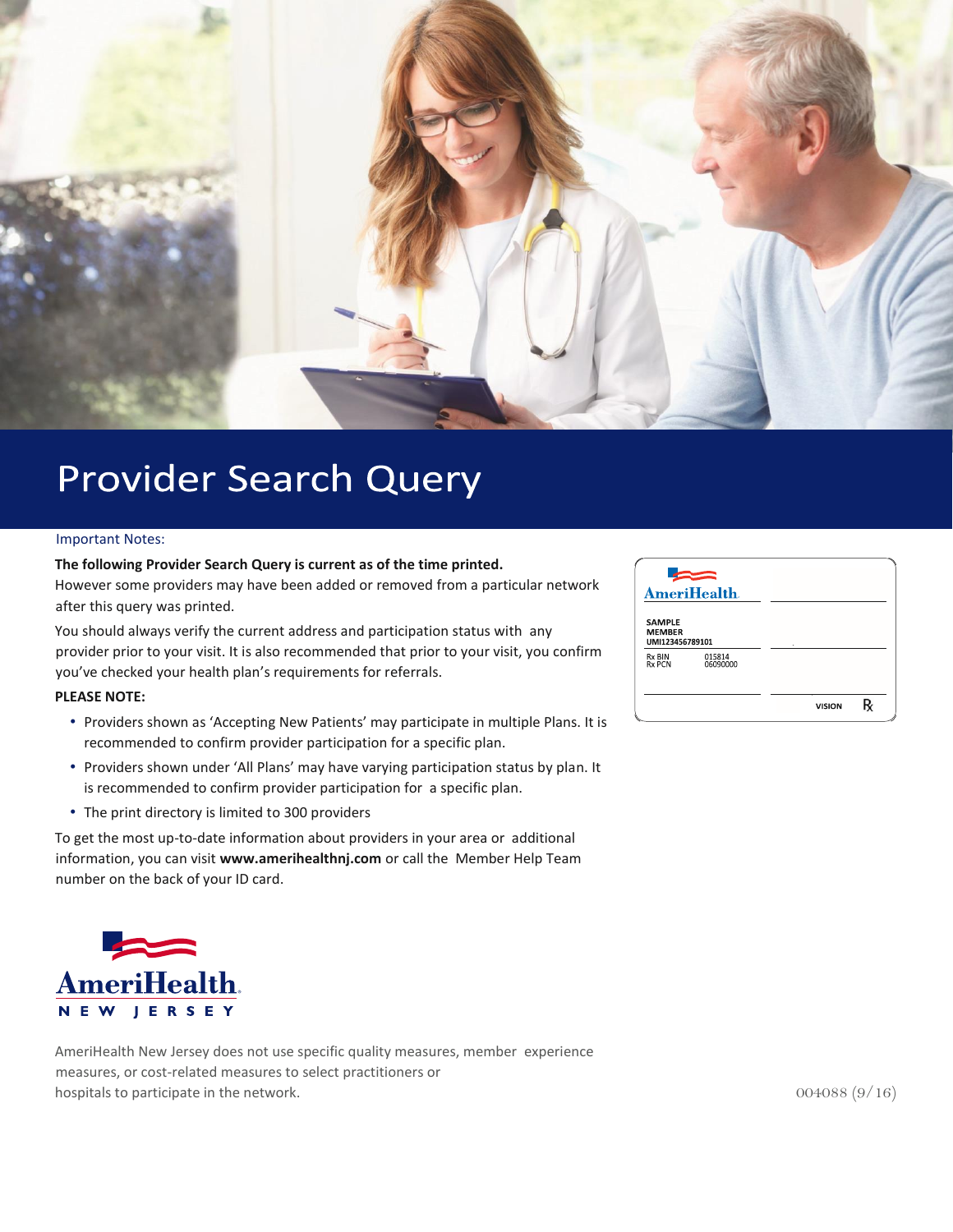### Provider Directory

## March 05, 2019

This directory Verona, NJ is for: General **Optometry** 

Plan: Regional Preferred EPO/PPO

- Special vertex Accepting New Patients
	- $\triangle$  Accepting new patients on a limited basis, please call customer services for information
	- **X** Not Accepting New Patients
	- $*$  Board Certified
	- **A** Available as Primary Care Physician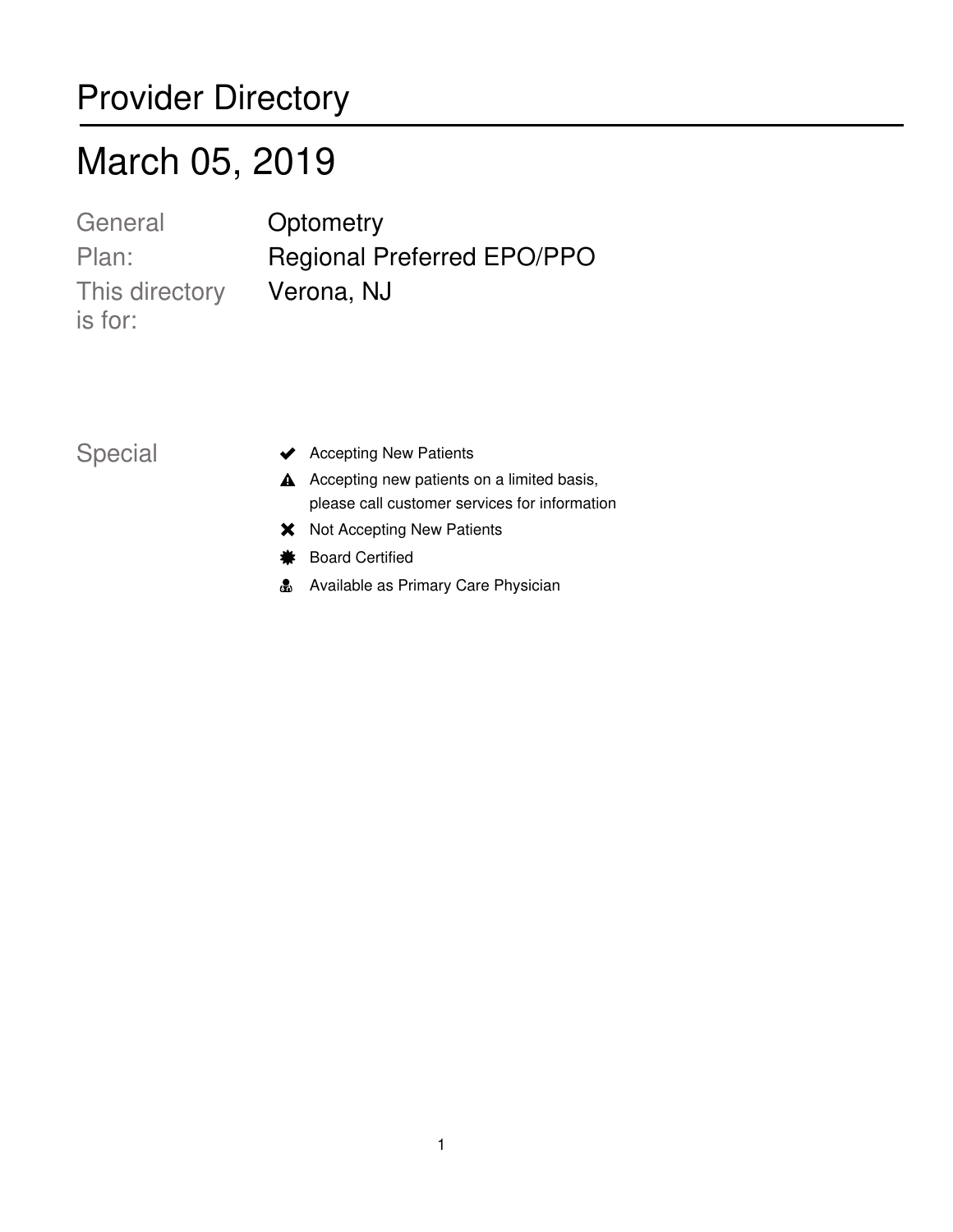466 POMPTON AVENUE CEDAR GROVE NJ 07009 Phone: (973) 239-8336 Antonocos, Spiro, OD 1.5 miles Gender: M English, Greek, Spanish **Optometry** ✔

588 Eagle Rock Avenue West Orange NJ 07052 Phone: (973) 736-1020 Schlussel, Alan B, OD 1.6 miles Gender: M English Suite 6 **Optometry**  $\blacktriangledown$ 

213 Park Street Montclair NJ 07042 Phone: (373) 744-7457 Seema, Shah M, OD 1.7 miles Gender: F English, Gujarati **Optometry** ✔

9 Wakeman Street West Orange NJ 07052 Phone: (347) 866-6331 Obasuyi, Paul O, OD 1.8 miles Gender: M English **Optometry**  $\blacktriangledown$ 

211 Bellevue Ave Upper Montclair NJ 07043 Phone: (973) 707-5255 Rustagi, Saras R, OD 1.9 miles Gender: M English, Spanish, Hindi **Optometry** ✔

384 Bloomfield Avenue Caldwell NJ 07006 Phone: (973) 228-9786 Schkolnick, Joseph A, OD 2.1 miles Gender: M English, Spanish **Optometry** مہ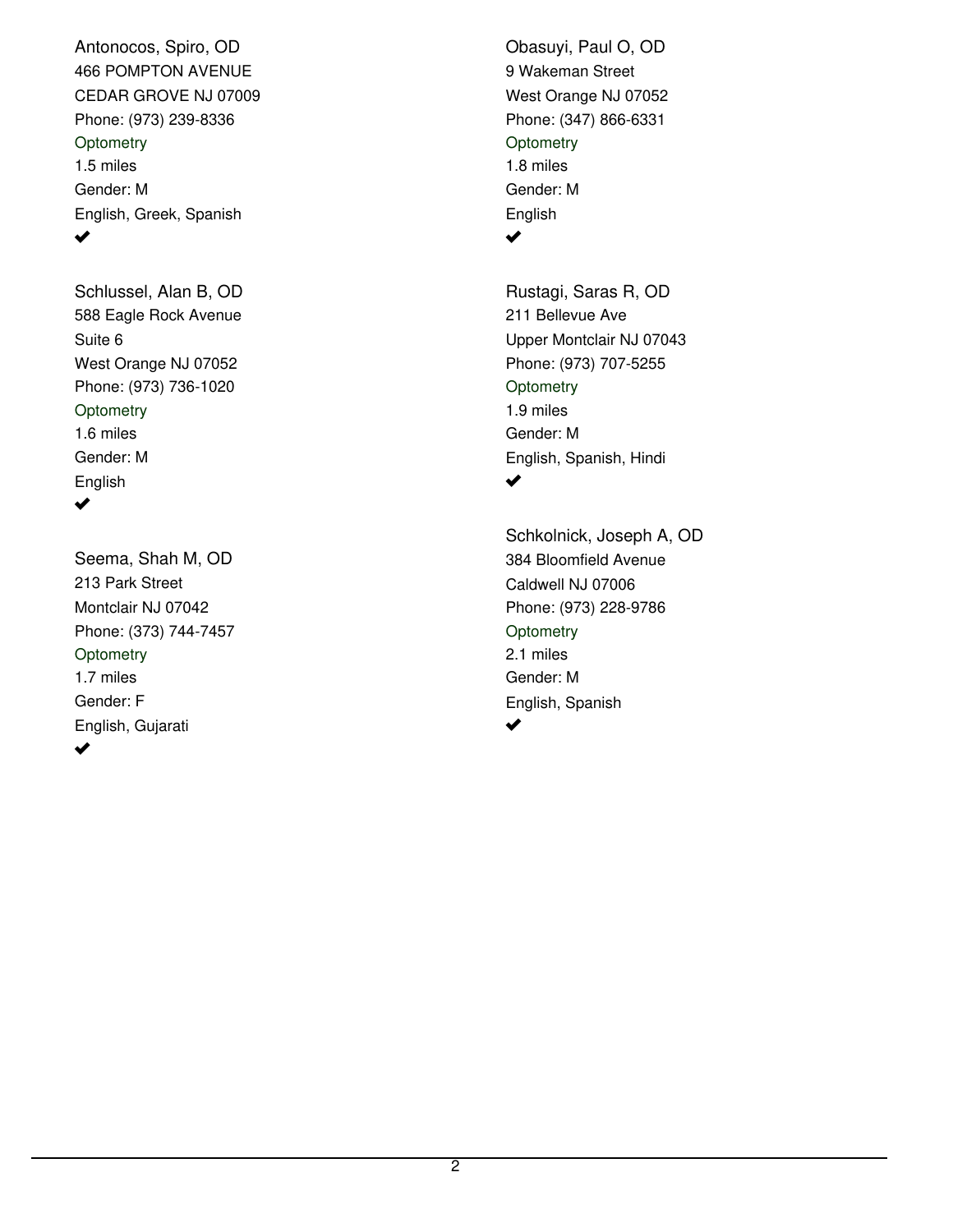319 ORANGE RD MONTCLAIR NJ 07042 Phone: (973) 744-6466 Barnes Jr, Frank, OD 2.4 miles Gender: M English **Optometry**  $\blacktriangledown$ 

319 ORANGE RD MONTCLAIR NJ 07042 Phone: (973) 744-6466 Carter, Tanya L, OD 2.4 miles Gender: F English **Optometry**  $\blacktriangledown$ 

475 Prospect Ave West Orange NJ 07052 Phone: (973) 325-6734 Crapanzano, Carly D, OD 2.6 miles Gender: F English **Optometry** ✔

475 Prospect Ave West Orange NJ 07052 Phone: (973) 325-6734 Harmer, Edward W, OD 2.6 miles Gender: M English **Optometry**  $\blacktriangledown$ 

Kitzhoffer mullen, Lauren, OD

475 Prospect Ave West Orange NJ 07052 Phone: (973) 325-6734 2.6 miles Gender: F English **Optometry**  $\blacktriangledown$ 

475 Prospect Ave West Orange NJ 07052 Phone: (973) 325-6734 Lafata, Allison L, OD 2.6 miles Gender: F English **Optometry**  $\blacktriangleright$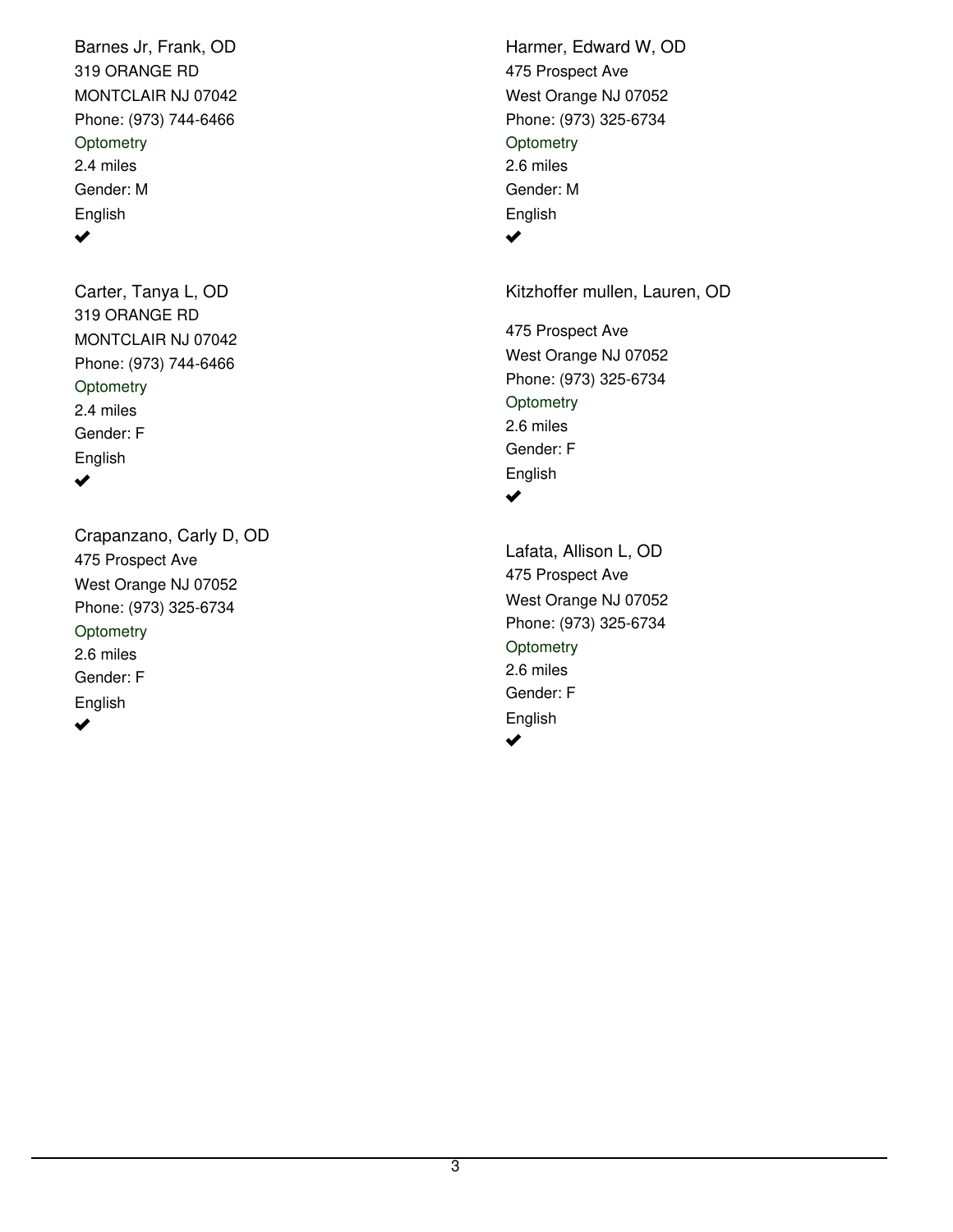475 Prospect Ave West Orange NJ 07052 Phone: (973) 325-6734 Lee, Sam H, OD 2.6 miles Gender: M English **Optometry**  $\blacktriangledown$ 

475 Prospect Ave West Orange NJ 07052 Phone: (973) 325-6734 ORTENZIO, LISA ANN, OD 2.6 miles Gender: F English **Optometry**  $\blacktriangledown$ 

Ovittore Kenney, Kimberley, OD

475 Prospect Ave West Orange NJ 07052 Phone: (973) 325-6734 2.6 miles Gender: F English **Optometry** 

 $\blacktriangleright$ 

Shahbakht, Muhammad, OD

475 Prospect Ave West Orange NJ 07052 Phone: (973) 325-6734 2.6 miles Gender: M English **Optometry**  $\blacktriangledown$ 

475 Prospect Ave West Orange NJ 07052 Phone: (973) 325-6734 Stewart, Chelsea, OD 2.6 miles Gender: F English **Optometry**  $\blacktriangledown$ 

475 PROSPECT AVENUE WEST ORANGE NJ 07052 Phone: (973) 376-5676 Tortorici, Michael, OD 2.6 miles Gender: M English **Optometry**  $\blacktriangleright$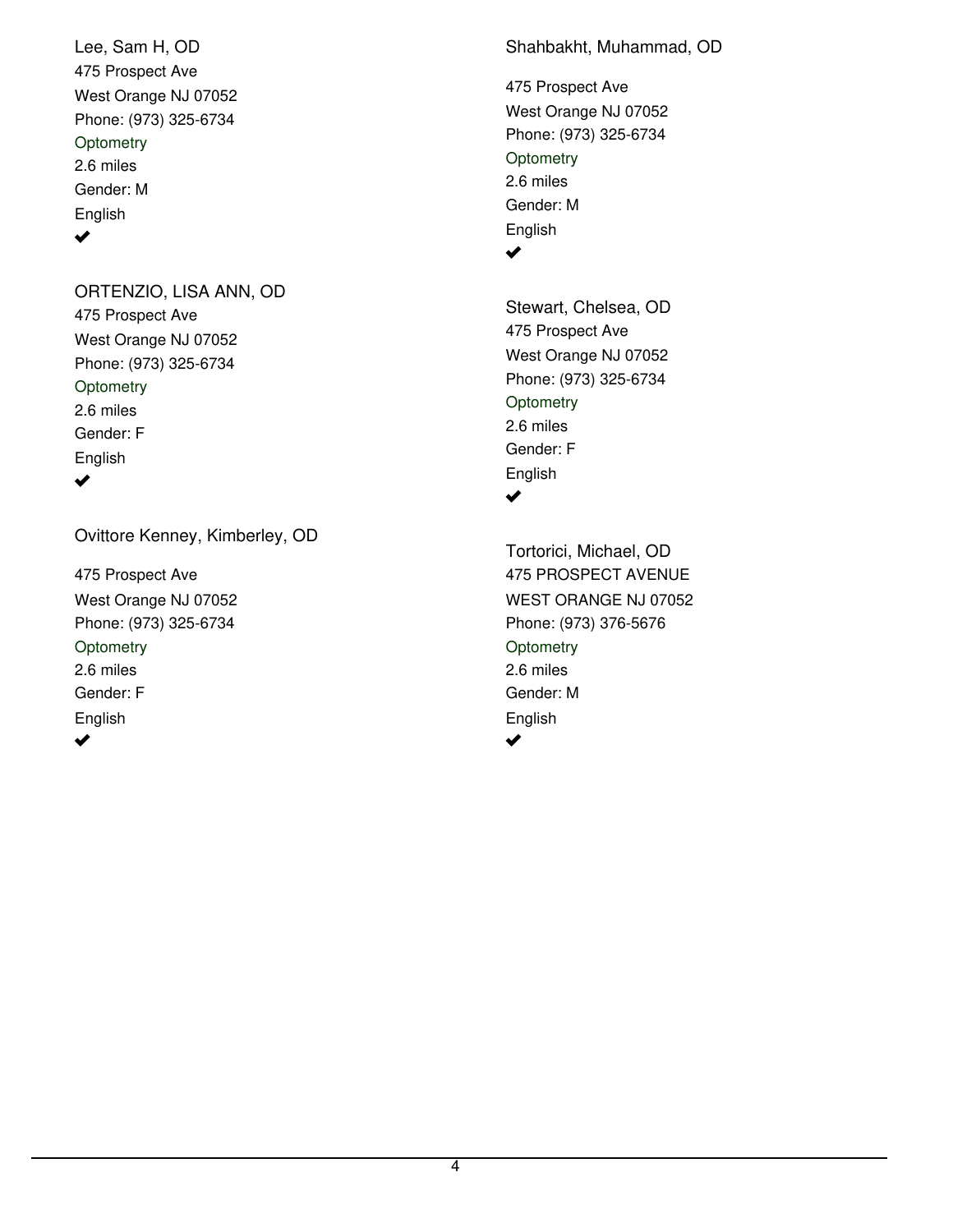946 BLOOMFIELD AVENUE GLEN RIDGE NJ 07028 Phone: (973) 743-1121 Siegel, Michael J, OD 2.7 miles Gender: M English **Optometry** ✔

Considine, Maureen C, OD

616 BLOOMFIELD AVENUE WEST CALDWELL NJ 07006 Phone: (973) 228-9372 2.8 miles Gender: F English **Optometry** ✔

108 BROUGHTON AVE BLOOMFIELD NJ 07003 Phone: (973) 743-1331 Conroy, Thomas R, OD 2.9 miles Gender: M English **Optometry** 

 $\blacktriangleright$ 

33 Clinton Road West Caldwell NJ 07006 Phone: (973) 226-3031 Malat, Glenn J, OD 3.2 miles Gender: M Spanish, English Suite 109 **Optometry** 

 $\blacktriangledown$ 

556 Eagle Rock Avenue Roseland NJ 07068 Phone: (973) 403-9069 Quinn, Christopher J, OD 3.3 miles Gender: M Hebrew, Spanish, Italian, English, Russian, Ukrainian **Optometry**  $\blacktriangledown$ 

556 Eagle Rock Avenue Roseland NJ 07068 Phone: (973) 403-9069 Veliky, George W, OD 3.3 miles Gender: M English **Optometry** مہ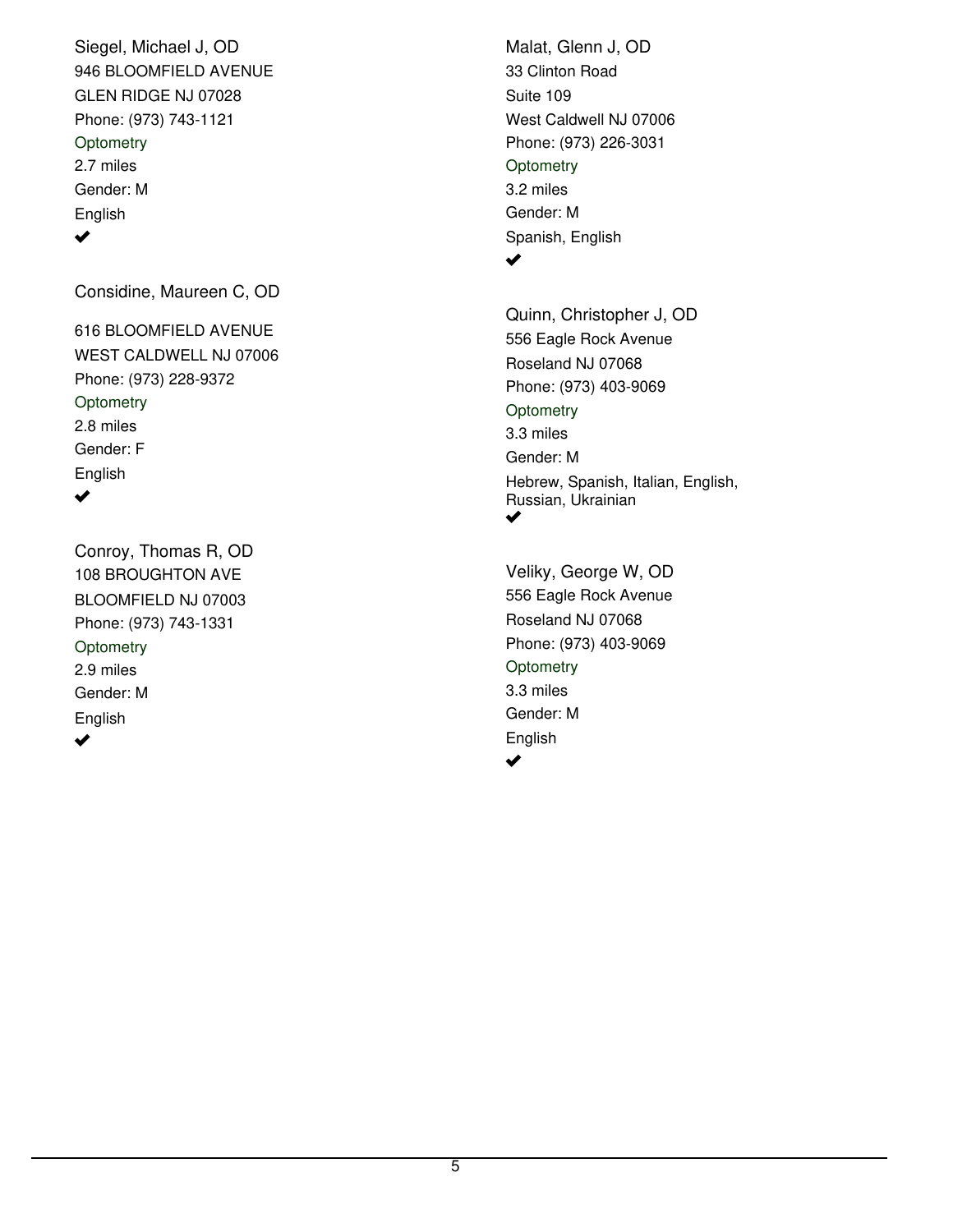556 Eagle Rock Avenue Roseland NJ 07068 Phone: (973) 403-9069 Veliky, Michael J, OD 3.3 miles Gender: M English, Spanish **Optometry** ✔

100 PASSAIC AVE FAIRFIELD NJ 07004 Phone: (973) 439-3939 Sorkin, Steven L, OD 3.4 miles Gender: M English STE 200 **Optometry**  $\blacktriangledown$ 

50 EAST MAIN STREET LITTLE FALLS NJ 07424 Phone: (973) 890-9044 Dalessandro, David, OD 3.9 miles Gender: M English STE 4 **Optometry**  $\blacktriangledown$ 

1225 McBride Avenue WOODLAND PARK NJ 07424 Phone: (973) 785-2050 Velazquez, Natalie, OD 3.9 miles Gender: F Spanish, English Suite 204 **Optometry** 

#### $\blacktriangledown$

37 N DAY ST ORANGE NJ 07050 Phone: (973) 675-1900 Desrivieres, Daniel, OD 3.9 miles Gender: M French, Spanish, English, Creoles and pidgins 3RD FL **Optometry** ✔

311 MAIN STREET ORANGE NJ 07050 Phone: (973) 673-5773 Korieocha, Stellamaria, OD

4.0 miles Gender: F English **Optometry**  $\blacktriangledown$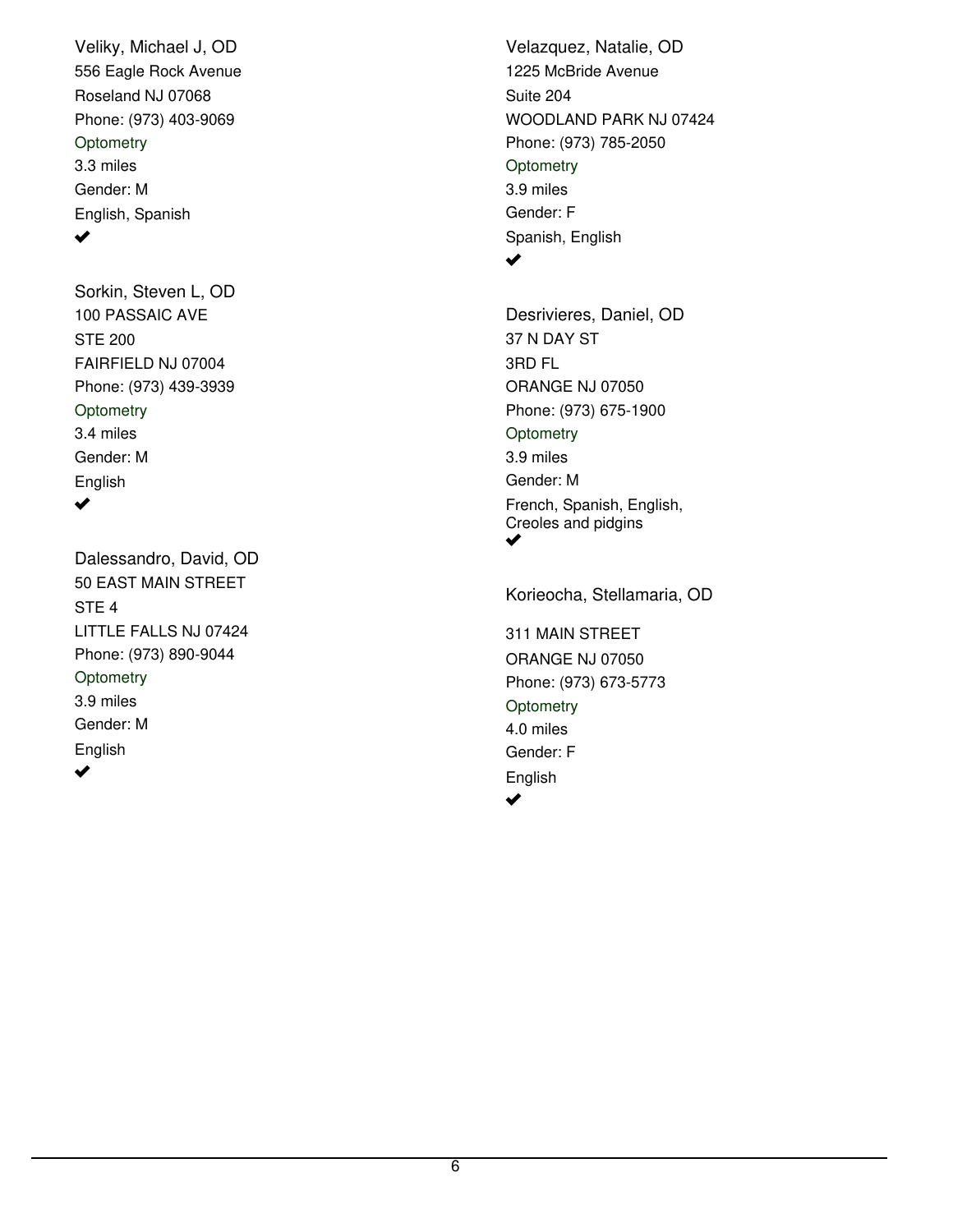420 CENTRE STREET NUTLEY NJ 07110 Phone: (973) 667-0331 Shurminsky, Walter J, OD 4.0 miles Gender: M English **Optometry**  $\blacktriangledown$ 

228 Franklin Avenue Nutley NJ 07110 Phone: (973) 542-2522 Racanati, Sergio N, OD 4.1 miles Gender: M English **Optometry**  $\blacktriangledown$ 

Goldschmidt, Joshua M, OD

261 Franklin Avenue NUTLEY NJ 07110 Phone: (973) 542-8500 4.2 miles Gender: M English **Optometry**  $\blacktriangleright$ 

5 FRANKLIN AVENUE BELLEVILLE NJ 07109 Phone: (973) 751-6060 Bensinger, Kyle, OD 4.5 miles Gender: M English SUITE 209 **Optometry** 

 $\blacktriangledown$ 

5 FRANKLIN AVENUE BELLEVILLE NJ 07109 Phone: (973) 751-6060 Xanthos, Nicholas, OD 4.5 miles Gender: M English, Greek SUITE 209 **Optometry** ✔

Wasserstein, Jonathan C, OD

184 SOUTH LIVINGSTON AVE LIVINGSTON NJ 07039 Phone: (973) 758-1151 4.7 miles Gender: M English, Spanish **Optometry**  $\blacktriangledown$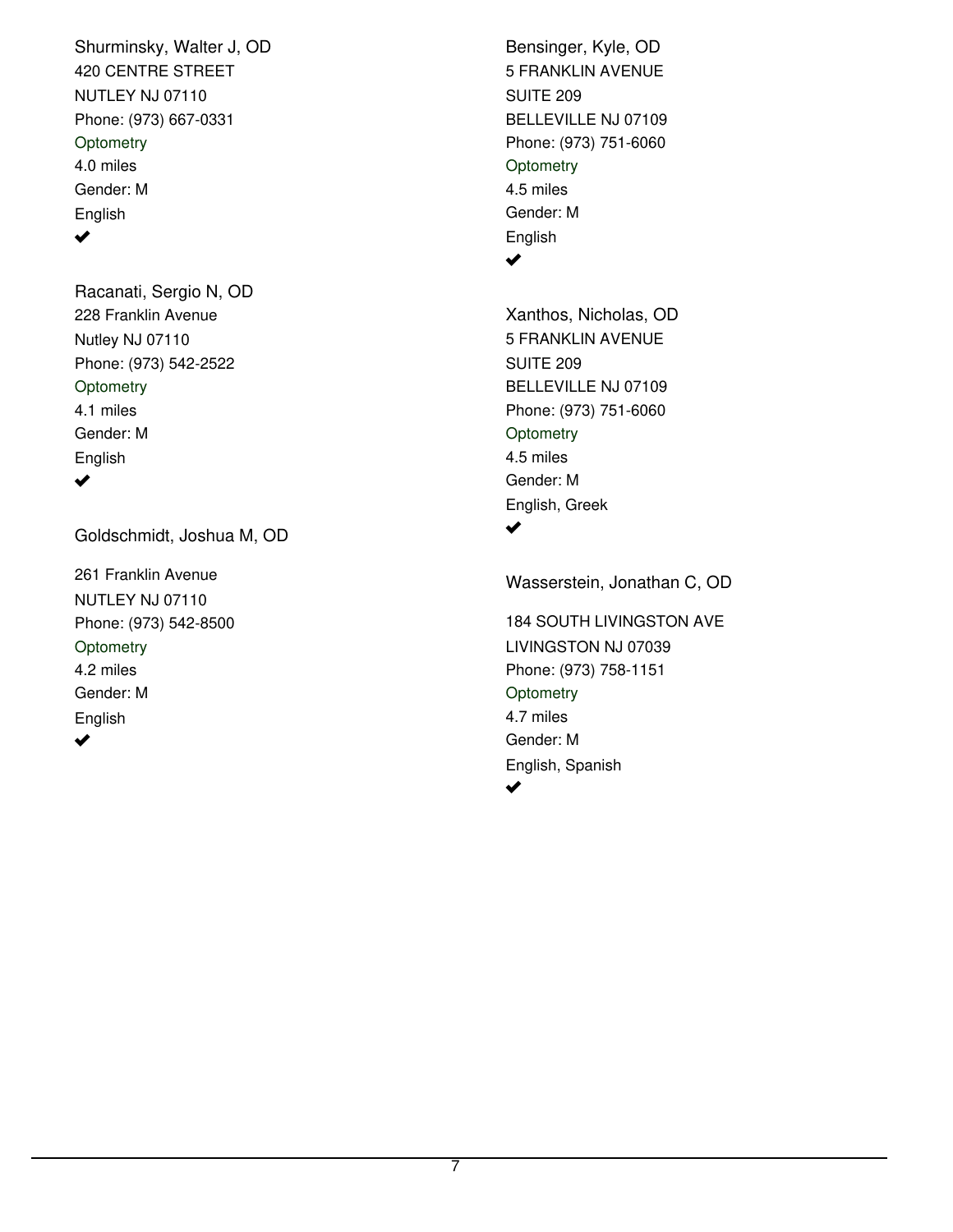209 South Livingston Avenue Livingston NJ 07039 Phone: (973) 533-0500 Tsai, Judy, OD 4.7 miles Gender: F English Suite 5 **Optometry**  $\blacktriangledown$ 

1033 CLIFTON AVENUE CLIFTON NJ 07013 Phone: (973) 472-4835 SULTANI, ATTEFA, OD 4.7 miles Gender: F Spanish, Hindi, French, English STE 107 **Optometry** 

 $\blacktriangledown$ 

360 ROUTE 46 EAST TOTOWA NJ 07512 Phone: (973) 785-8055 Friedman, Yoram S, OD 5.1 miles Gender: M Spanish, English, Arabic, Hebrew, French, Mandarin Chinese **Optometry** ✔

360 ROUTE 46 EAST TOTOWA NJ 07512 Phone: (973) 785-8055 Hogan, Linda L, OD 5.1 miles Gender: F English **Optometry**  $\blacktriangledown$ 

360 ROUTE 46 EAST TOTOWA NJ 07512 Phone: (973) 785-8055 Iuliano, Michael J, OD 5.1 miles Gender: M English **Optometry** ✔

360 Route 46 East Totowa NJ 07512 Phone: (973) 785-8055 Nguyen, Christine, OD 5.1 miles Gender: F Vietnamese, English **Optometry** ✔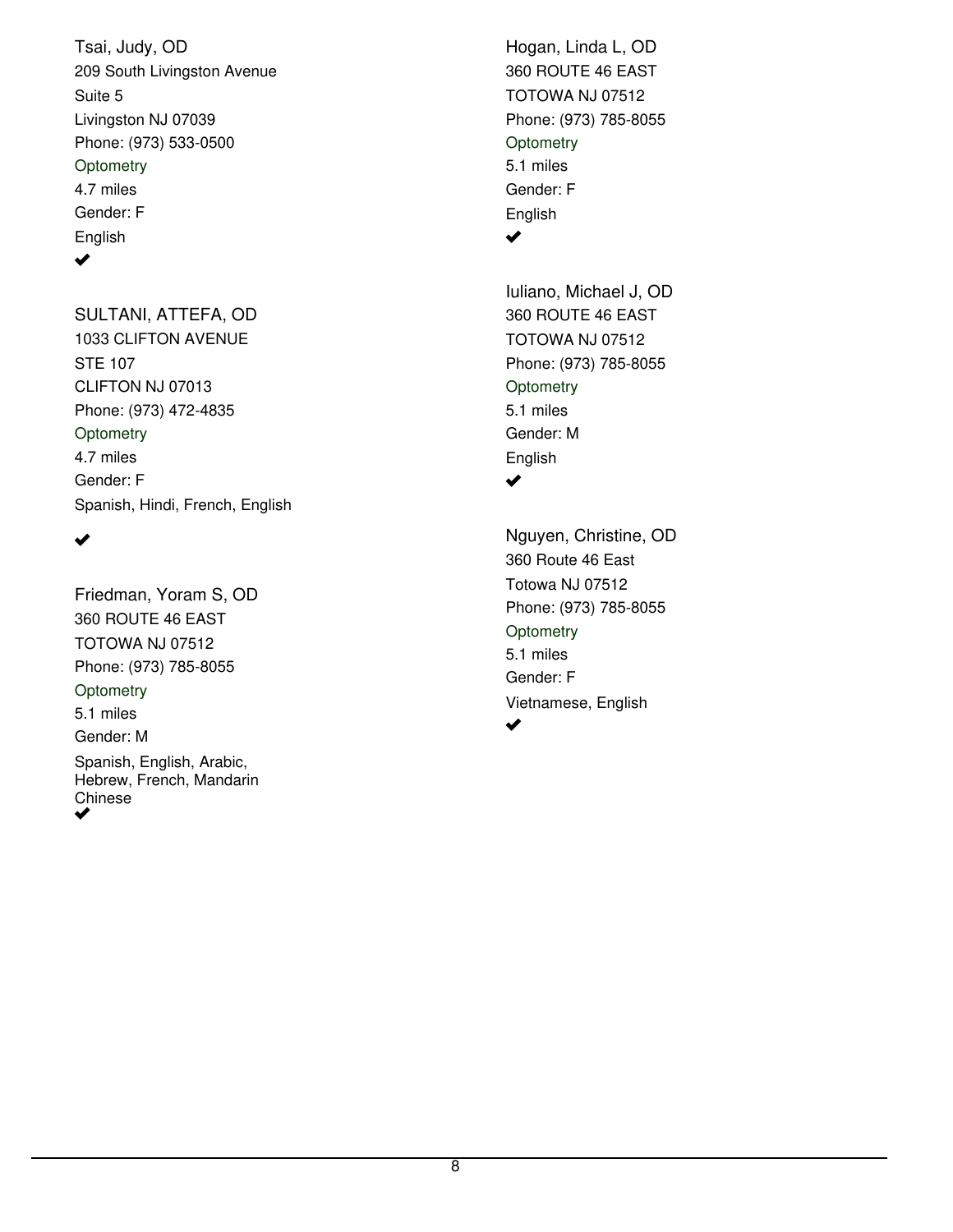360 ROUTE 46 EAST TOTOWA NJ 07512 Phone: (973) 785-8055 Savitz, Andrew J, OD 5.1 miles Gender: M English **Optometry**  $\blacktriangledown$ 

677 MT PROSPECT AVE NEWARK NJ 07104 Phone: (201) 712-9838 Morillo, Diego X, OD 5.4 miles Gender: M Spanish, English **Optometry** ✔

22 Old Short Hills Road Livingston NJ 07039 Phone: (973) 992-5200 Fejzo, Bardha, OD 5.5 miles Gender: F English, Sign Language Suite 102 **Optometry**  $\blacktriangleright$ 

134 KINGSLAND RD Clifton NJ 07014 Phone: (973) 405-2548 Trieu, Ma L, OD 5.5 miles Gender: F Chinese, English STE 3 **Optometry**  $\blacktriangledown$ 

Christopher, Gustie M, OD

151 Union Blvd Totowa NJ 07512 Phone: (973) 942-4221 5.7 miles Gender: F English **Optometry**  $\blacktriangledown$ 

151 UNION BLVD TOTOWA NJ 07512 Phone: (973) 942-4221 Ehrenworth, Steven L, OD 5.7 miles Gender: M English, Spanish **Optometry**  $\blacktriangledown$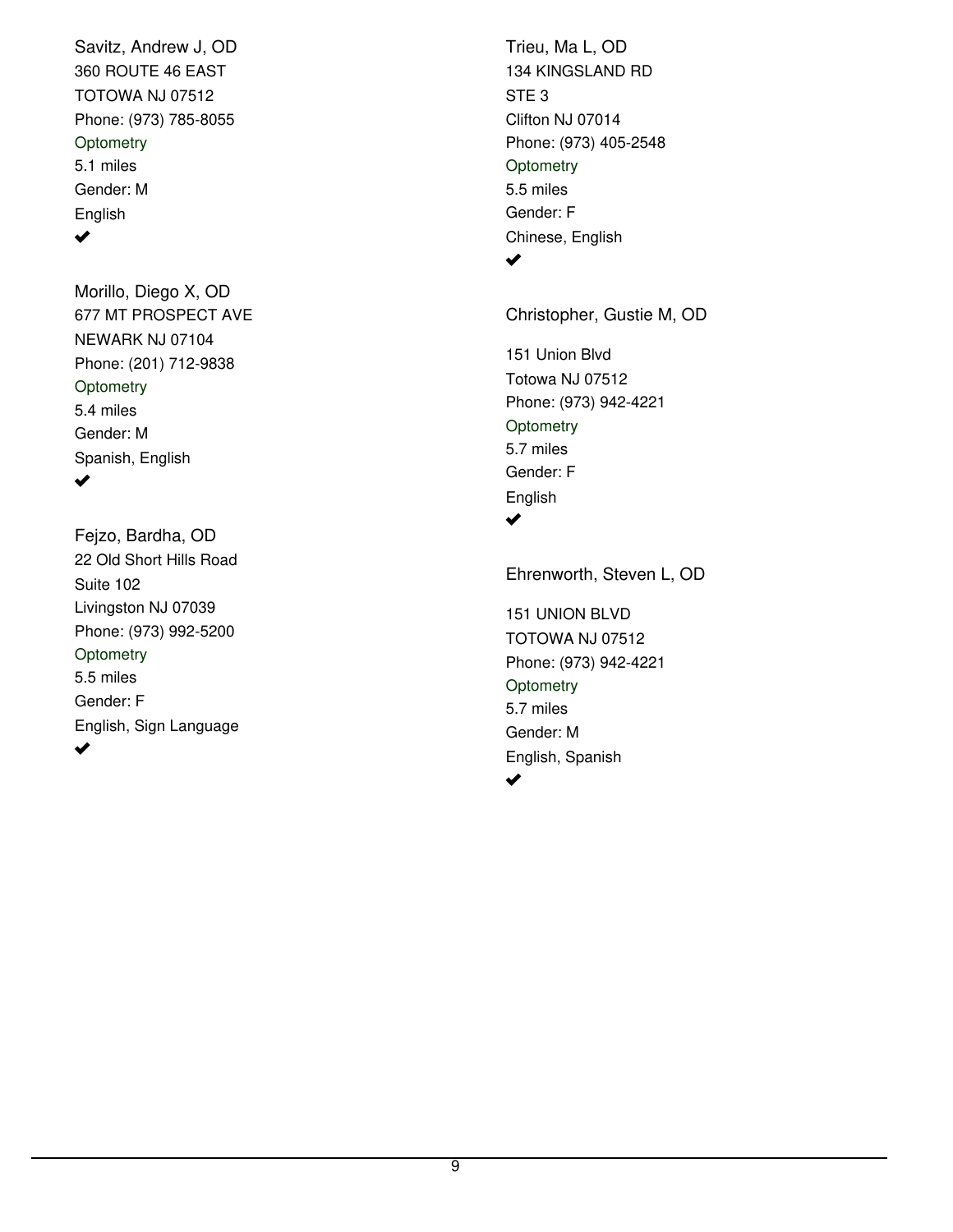151 UNION BLVD TOTOWA NJ 07512 Phone: (973) 942-4221 Goldsmith, William B, OD 5.7 miles Gender: M English, Spanish **Optometry** ✔

124 MAIN AVENUE PASSAIC NJ 07055 Phone: (973) 916-5050 Horwitz, Mark, OD 5.8 miles Gender: M English, Spanish, Hebrew, Russian **Optometry** ✔

Onyejiaka, Chinwendu, OD

500 ORANGE STREET NEWARK NJ 07107 Phone: (973) 482-1199 5.8 miles Gender: F Spanish, English **Optometry**  $\blacktriangledown$ 

1135 Main Ave Clifton NJ 07011 Phone: (973) 685-7280 Maimone, Terrylee, OD 6.0 miles Gender: F English, Spanish **Optometry**  $\blacktriangledown$ 

1187 Main Ave Clifton NJ 07011 Phone: (973) 546-6161 Antonelli, Andrea B, OD 6.1 miles Gender: F Spanish, English Suite **Optometry**  $\blacktriangledown$ 

1187 Main Ave Clifton NJ 07011 Phone: (973) 546-6161 Brophy, Diann M, OD 6.1 miles Gender: F English, Spanish **Suite Optometry**  $\blacktriangledown$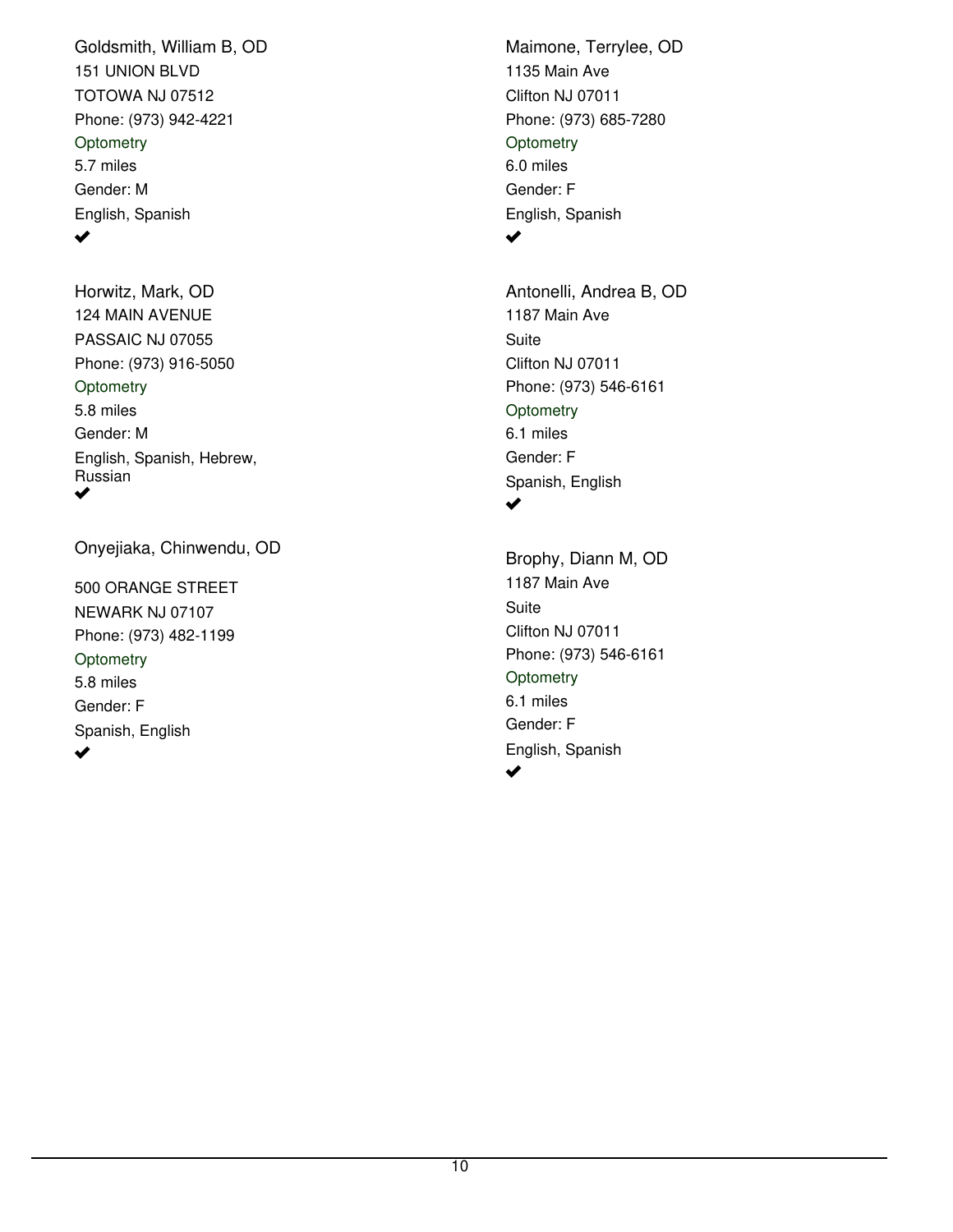#### Ferrer Garcia, Delia M, OD

1160 Main Avenue Clifton NJ 07011 Phone: (973) 472-2828 6.1 miles Gender: F Spanish, English **Optometry**  $\blacktriangledown$ 

1010 Main Street Paterson NJ 07503 Phone: (862) 239-9550 Masadeh, Yasir D, OD 6.1 miles Gender: M English, Arabic **Optometry** 

#### $\blacktriangledown$

1016 Main Ave Clifton NJ 07011 Phone: (973) 546-5700 Ariola, Jennifer J, OD 6.1 miles Gender: F Spanish, English Unit B2 **Optometry** ✔

1016 MAIN AVE Clifton NJ 07011 Phone: (973) 546-5700 Desai, Heema, OD 6.1 miles Gender: F English UNIT 1 **Optometry**  $\blacktriangledown$ 

1016 MAIN AVE Clifton NJ 07011 Phone: (973) 546-5700 Lee, JiYun, OD 6.1 miles Gender: F Korean, English UNIT 1 **Optometry**  $\blacktriangledown$ 

1016 Main Avenue Clifton NJ 07011 Phone: (973) 546-5700 Ramsarat, Veronica, OD 6.1 miles Gender: F English **Optometry**  $\blacktriangledown$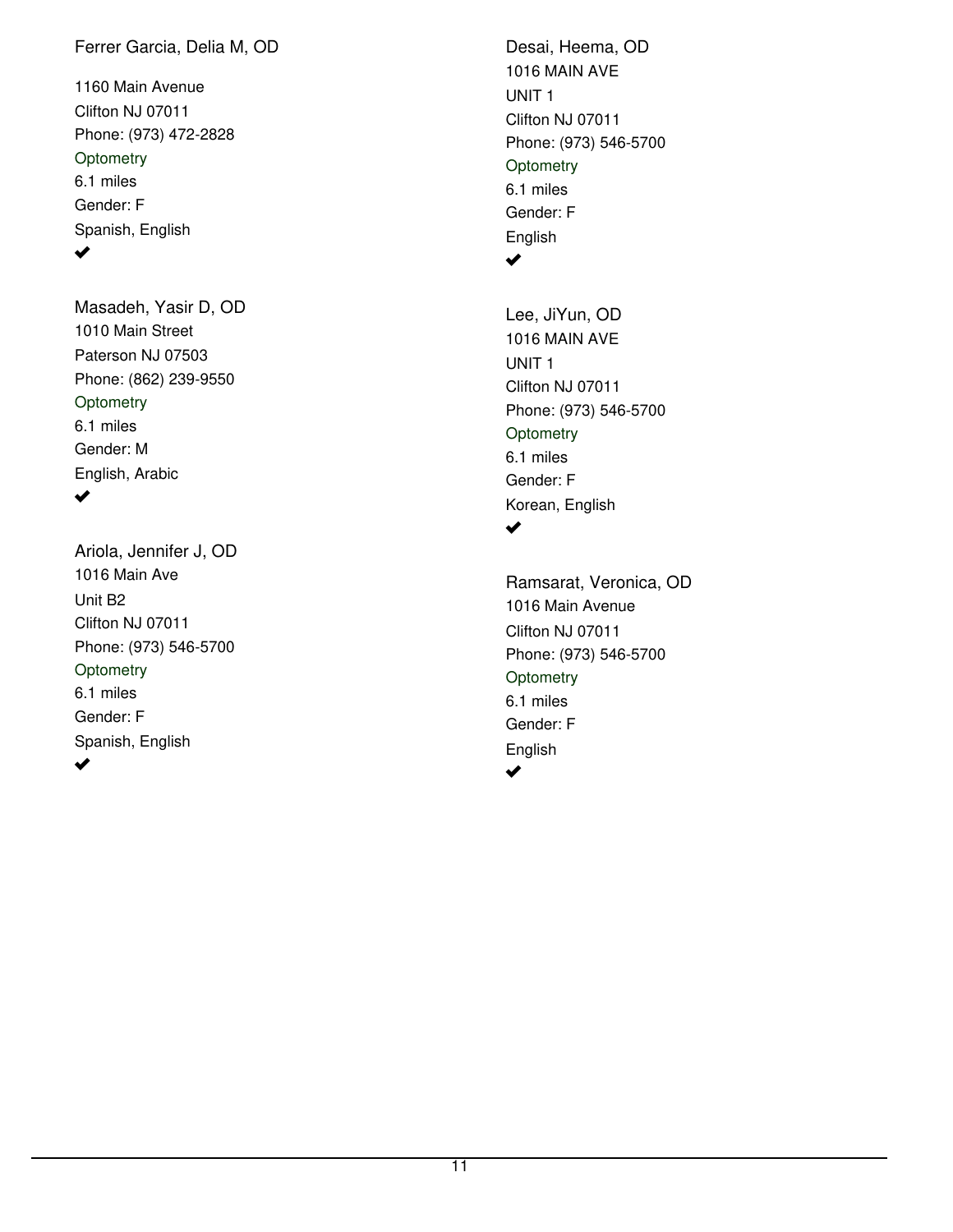177 PROSPECT STREET PASSAIC NJ 07055 Phone: (973) 777-4343 Zalaznick, Steven M, OD 6.3 miles Gender: M Spanish, English **Optometry** ✔

222 MAIN AVENUE PASSAIC NJ 07055 Phone: (973) 778-4662 Cardona, Maria, OD 6.4 miles Gender: F English, Spanish **Optometry** ✔

348 RIDGE ROAD LYNDHURST NJ 07071 Phone: (201) 438-8668 Domingues, Maria, OD 6.4 miles Gender: F English, Spanish, Portuguese **Optometry** ✔

399 KEARNY AVENUE KEARNY NJ 07032 Phone: (201) 991-0026 Hnatyko, John, OD 6.5 miles Gender: M English **Optometry**  $\blacktriangledown$ 

399 KEARNY AVENUE KEARNY NJ 07032 Phone: (201) 991-0026 Israel, Marissa B, OD 6.5 miles Gender: F Spanish, English **Optometry** مہ

399 KEARNY AVENUE KEARNY NJ 07032 Phone: (201) 991-0026 Maslansky, Edward, OD 6.5 miles Gender: M English, Spanish **Optometry** مہ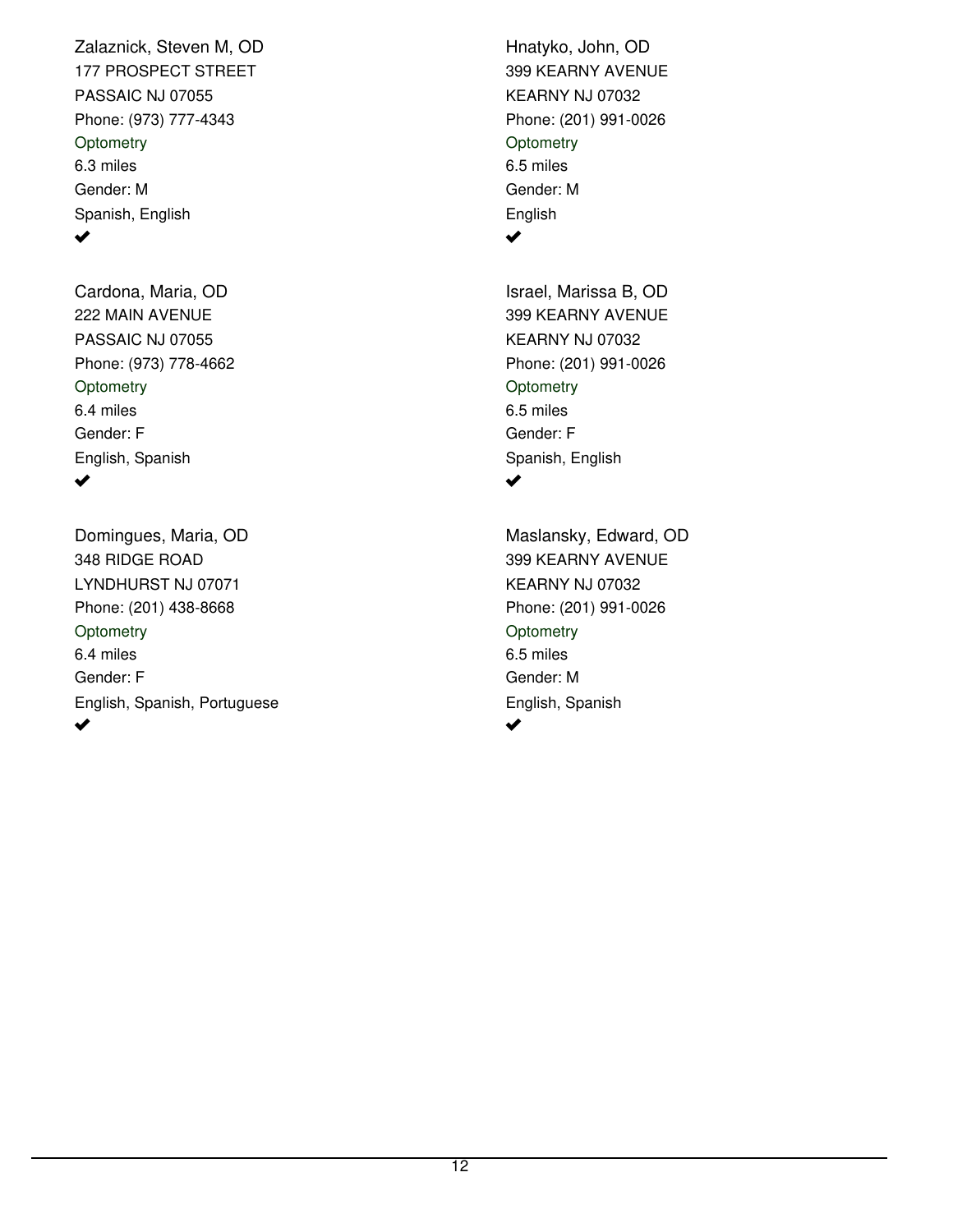399 KEARNY AVENUE KEARNY NJ 07032 Phone: (201) 991-0026 Milstein, Nurit, OD 6.5 miles Gender: F English **Optometry** ✔

34 Ridgedale Avenue East Hanover NJ 07936 Phone: (973) 887-4771 Cavallo, Joseph L, OD 6.7 miles Gender: M English Suite E **Optometry**  $\blacktriangledown$ 

Corrente, Elizabeth C, OD

154 Route 10 East Hanover NJ 07936 Phone: (973) 887-0467 6.7 miles Gender: F English Unit 4B **Optometry**  $\blacktriangledown$ 

389 NJ-10 East Hanover NJ 07936 Phone: (973) 781-0800 Dimeglio Unfried, Deborah F, OD 6.7 miles Gender: F English **Optometry**  $\blacktriangledown$ 

389 NJ-10 East Hanover NJ 07936 Phone: (973) 781-0800 Kapoor, Mohit, OD 6.7 miles Gender: M Spanish, English, Hindi **Optometry** ✔

389 NJ-10 East Hanover NJ 07936 Phone: (973) 781-0800 Pacheco Cesarski, Monique, OD 6.7 miles Gender: F English **Optometry**  $\blacktriangleright$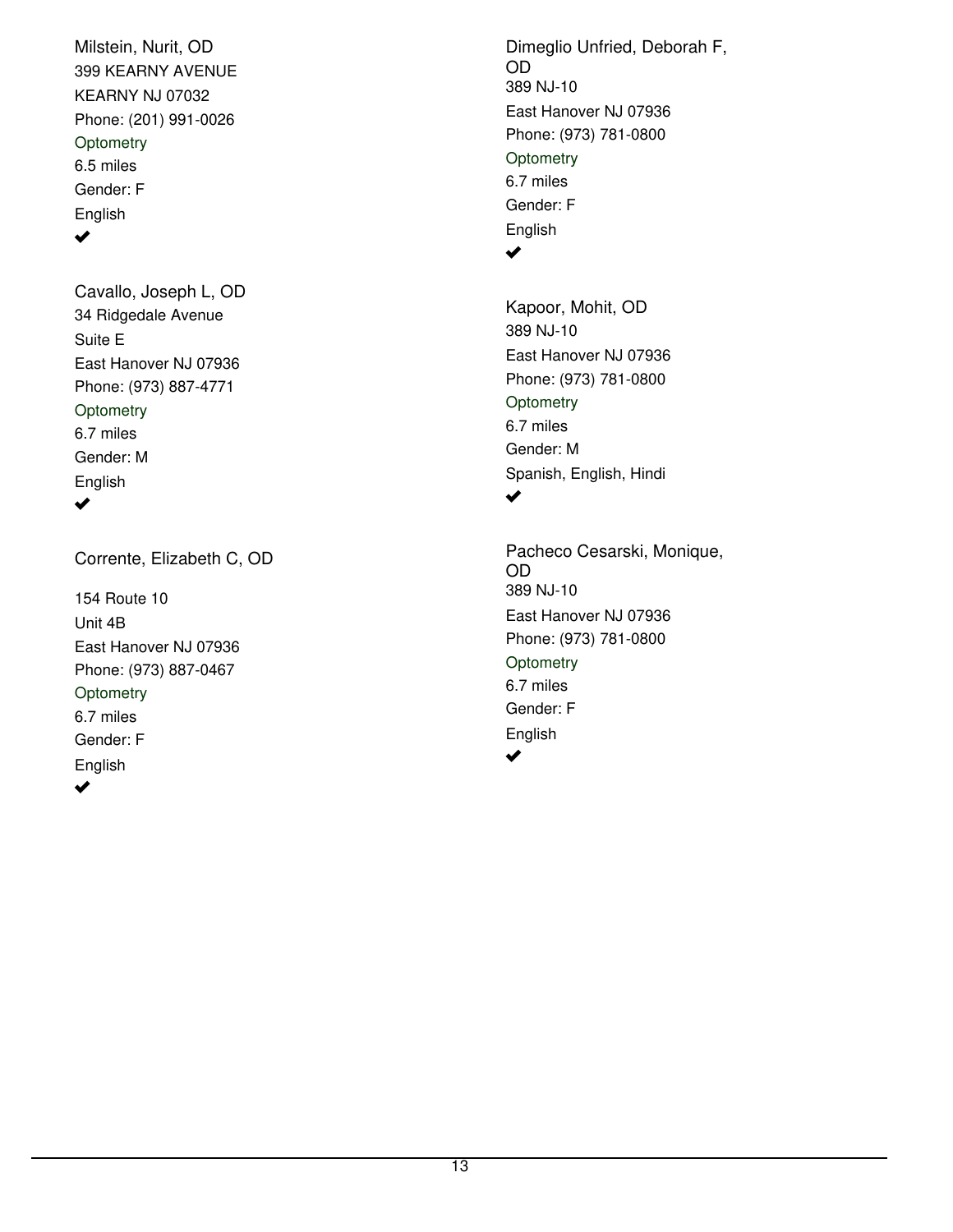### Tanpattana, Sudaporn, OD

154 Route 10 East Hanover NJ 07936 Phone: (973) 887-0467 6.7 miles Gender: F English Unit 4B **Optometry**  $\blacktriangledown$ 

154 Route 10 East Hanover NJ 07936 Phone: (973) 887-0467 Tran, Irene, OD 6.7 miles Gender: F English Unit 4B **Optometry** 

 $\blacktriangleright$ 

33 LINCOLN AVE RUTHERFORD NJ 07070 Phone: (201) 438-4418 Cusenza, Chelsea M, OD 6.9 miles Gender: F English **Optometry**  $\blacktriangledown$ 

33 LINCOLN AVE RUTHERFORD NJ 07070 Phone: (201) 438-4418 Levine, Marie, OD 6.9 miles Gender: F English **Optometry**  $\blacktriangledown$ 

100 MAIN ST PATERSON NJ 07505 Phone: (973) 278-7538 Gordon, Mark M, OD 7.1 miles Gender: M English, Spanish **Optometry** ✔

112 SOUTH ORANGE AVENUE LIVINGSTON NJ 07039 Phone: (973) 994-1184 Pong, Chin-Tsai C, OD 7.1 miles Gender: F English, Chinese **Optometry** ✔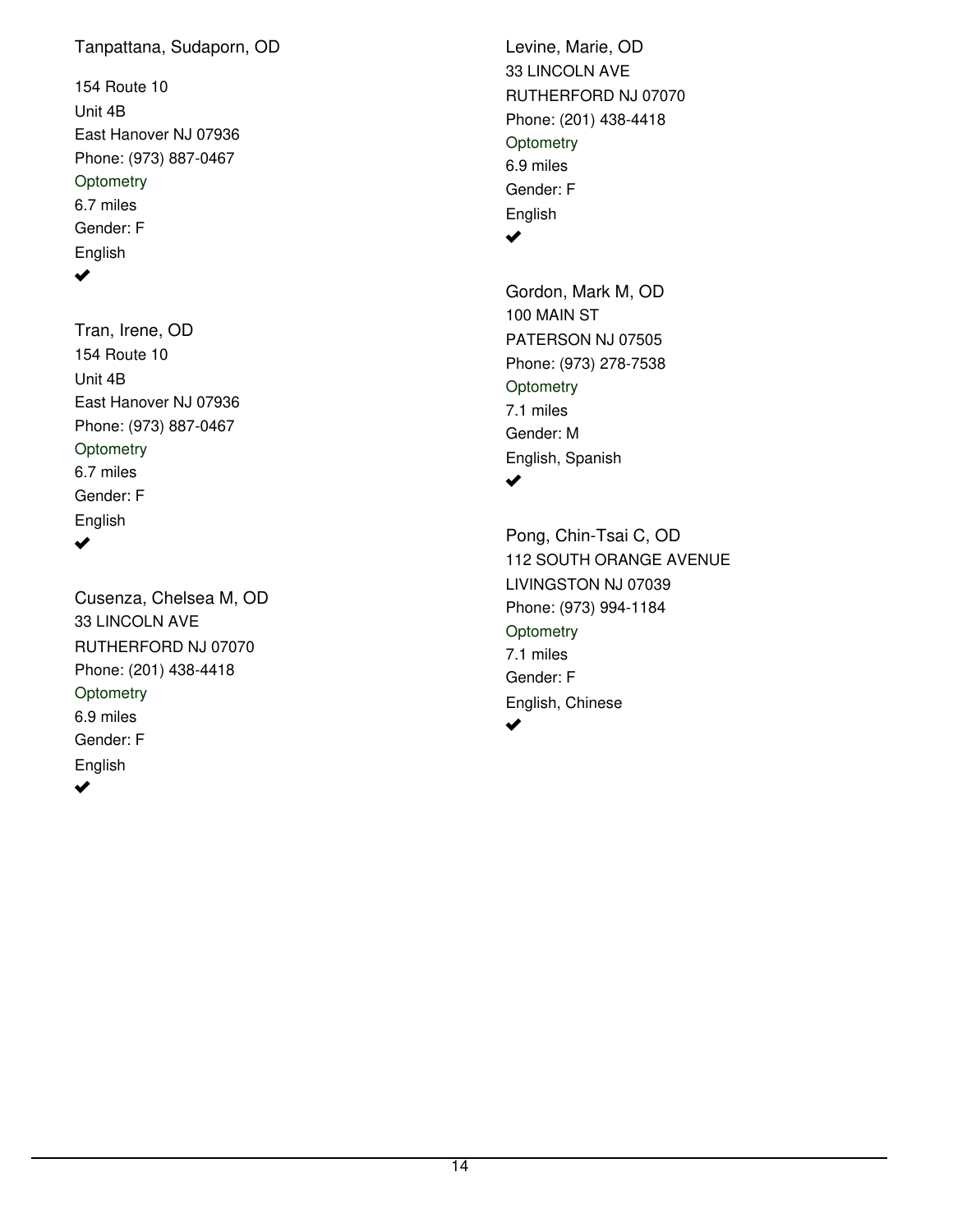50 UNION AVENUE IRVINGTON NJ 07111 Phone: (973) 372-4000 Brown, Kimberly L, OD 7.3 miles Gender: F English SUITE 104 **Optometry**  $\blacktriangledown$ 

40 Union Avenue Irvington NJ 07111 Phone: (973) 399-6270 Manzo, Melissa, OD 7.3 miles Gender: F English Suite 102 **Optometry** ✔

#### 1028A BROAD ST NEWARK NJ 07102 Phone: (973) 596-8541 Hecht, Mark D, OD 7.4 miles Gender: M English, Spanish **Optometry**  $\blacktriangledown$

Bucharowski, Martin N, OD

160 LANZA AVE GARFIELD NJ 07026 Phone: (973) 594-6599 7.5 miles Gender: M Polish, English, Spanish STE 7 **Optometry**  $\blacktriangledown$ 

Fruchtman, William C, OD

196 PATERSON AVENUE EAST RUTHERFORD NJ 07073 Phone: (201) 728-9222 7.5 miles Gender: M Spanish, English **Optometry**  $\blacktriangledown$ 

2115 MILLBURN AVENUE MAPLEWOOD NJ 07040 Phone: (973) 763-5525 Bregman, Sally B, OD 7.7 miles Gender: F French, English **Optometry**  $\blacktriangledown$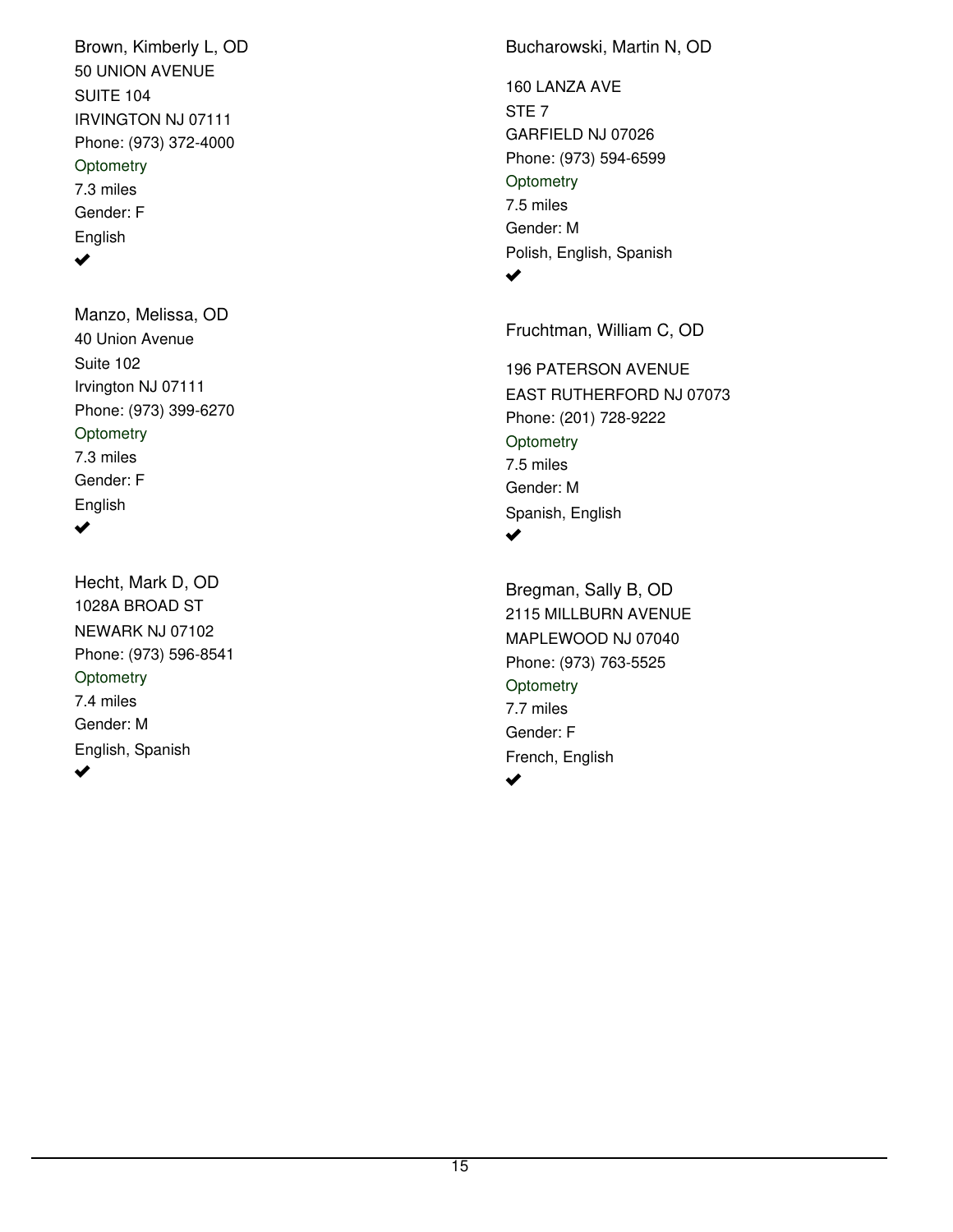90 PASSAIC AVE KEARNY NJ 07032 Phone: (201) 855-9789 Chen, Jason J, OD 7.8 miles Gender: M English **Optometry**  $\blacktriangledown$ 

286 MARKET ST Elmwood Park NJ 07407 Phone: (201) 773-8885 Zabarko, Diana, OD 7.9 miles Gender: F English, Russian **Optometry**  $\blacktriangledown$ 

106 Ferry St Newark NJ 07105 Phone: (973) 589-7369 Milsky, Eliot, OD 8.0 miles Gender: M English **Optometry** ✔

150 River Road Montville NJ 07045 Phone: (973) 263-8000 Levinson, Howard B, OD 8.0 miles Gender: M English **Optometry**  $\blacktriangledown$ 

16 N BEVERWYCK RD LAKE HIAWATHA NJ 07034 Phone: (973) 335-0111 Lane, Benjamin C, OD 8.1 miles Gender: M English **Optometry**  $\blacktriangledown$ 

260 Route 46 and Route 23 Wayne NJ 07470 Phone: (973) 785-0715 Win, Kelvin, OD 8.1 miles Gender: M English, Burmese **Optometry** ✔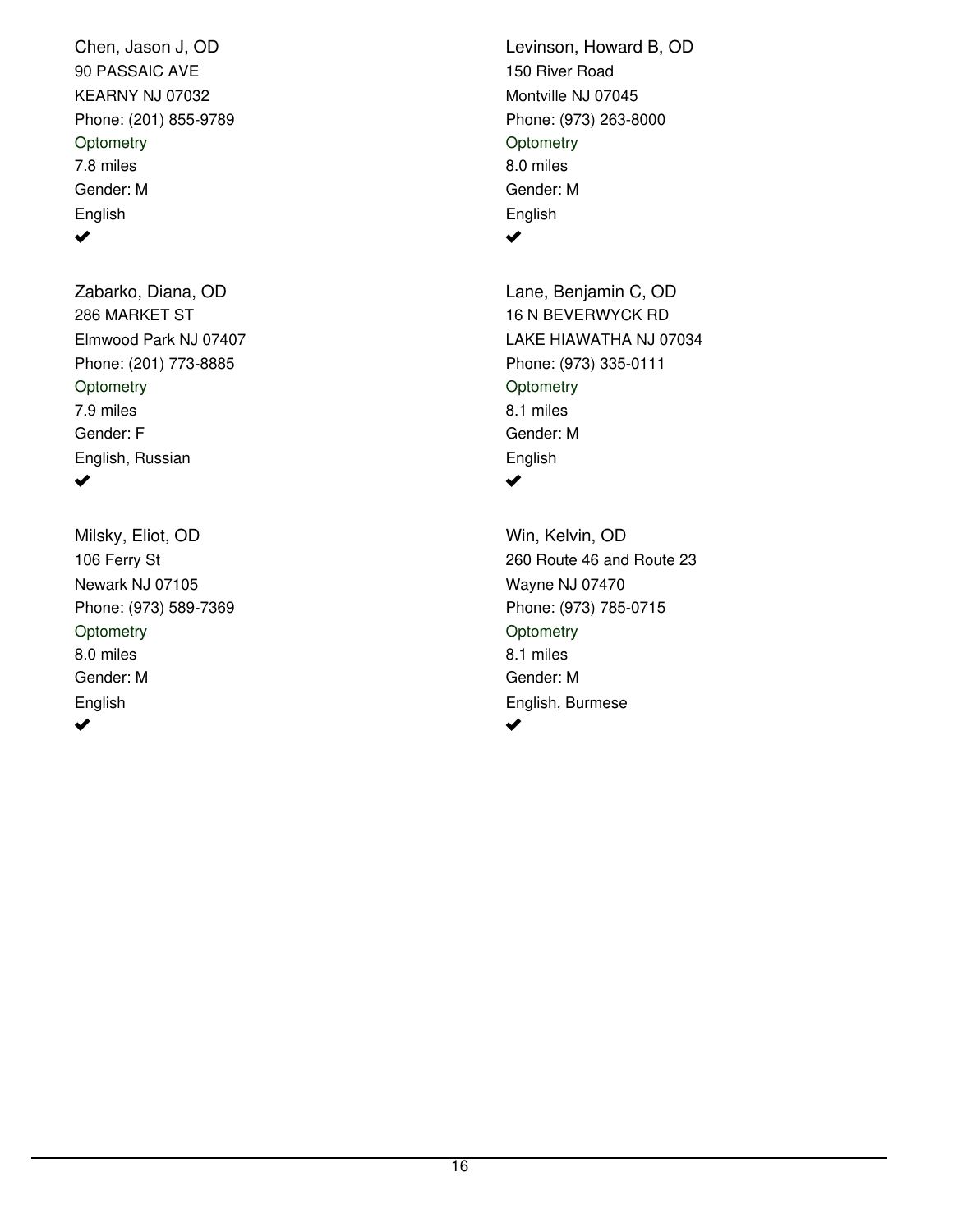680 BROADWAY PATERSON NJ 07514 Phone: (973) 742-4747 Distenfeld, Aviva G, OD 8.4 miles Gender: F Hebrew, Spanish, English STE 114 **Optometry**  $\blacktriangledown$ 

249 MAIN STREET MILLBURN NJ 07041 Phone: (973) 467-2288 Mcglone, Vincent J, OD 8.5 miles Gender: M English **Optometry**  $\blacktriangledown$ 

Friedman, Stephen W, OD

370 ESSEX ST LODI NJ 07644 Phone: (201) 712-1990 8.9 miles Gender: M Spanish, English **Optometry** ✔

11 11 RIVER RD FAIR LAWN NJ 07410 Phone: (201) 796-2036 Graves, Jeanine E, OD 8.9 miles Gender: F English, Spanish **Optometry**  $\blacktriangledown$ 

1055 Hamburg Turnpike Wayne NJ 07470 Phone: (973) 832-7222 Seyam, Ramy, OD 8.9 miles Gender: M English, Spanish, Arabic Suite 14b **Optometry**  $\blacktriangledown$ 

100 Morris Avenue Springfield NJ 07081 Phone: (973) 376-5676 Insinga, John F, OD 8.9 miles Gender: M English **Optometry**  $\blacktriangleright$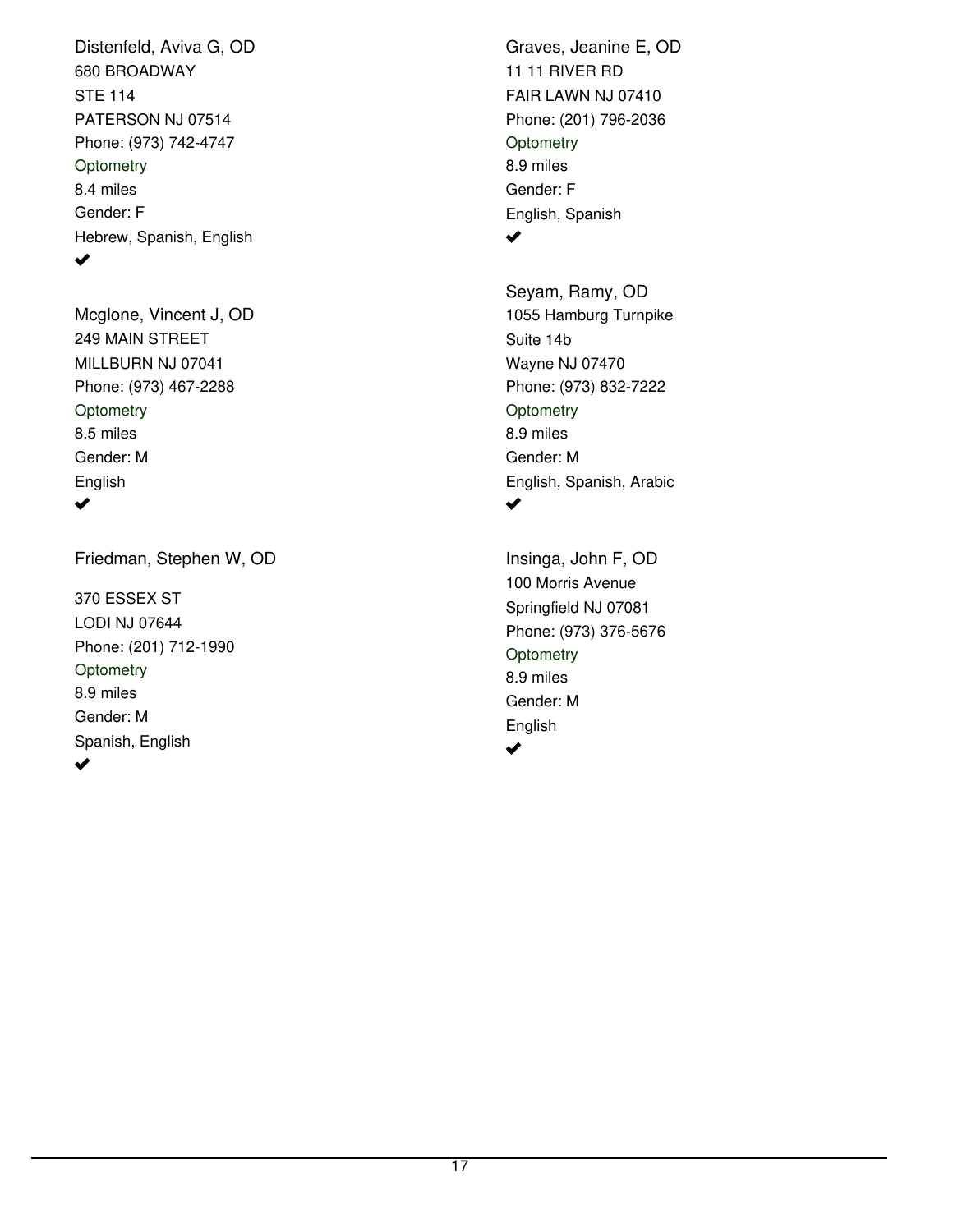#### Greenspan, Sheldon G, OD

1259 ROUTE 46 EAST PARSIPPANY NJ 07054 Phone: (973) 263-9400 9.0 miles Gender: M English, Spanish BUILDING 4B **Optometry**  $\blacktriangledown$ 

1259 ROUTE 46 EAST PARSIPPANY NJ 07054 Phone: (973) 263-9400 Lizzi, Joanna M, OD 9.0 miles Gender: F English BUILDING 4B **Optometry**  $\blacktriangleright$ 

Smithgall Brown, Maren R, OD

1259 ROUTE 46 EAST PARSIPPANY NJ 07054 Phone: (973) 263-9400 9.0 miles Gender: F Spanish, English BUILDING 4B **Optometry** ✔

161 RIDGEDALE AVENUE FLORHAM PARK NJ 07932 Phone: (973) 377-3644 Ross, William J, OD 9.1 miles Gender: M English, French, Spanish **Optometry**  $\blacktriangledown$ 

24 03 Broadway Fair Lawn NJ 07410 Phone: (201) 509-8300 Raeva, Natalia, OD 9.3 miles Gender: F English, Russian **Optometry** ✔

2010 Morris Avenue Union NJ 07083 Phone: (347) 628-1024 Tong, Stephanie, OD 9.3 miles Gender: F English **Optometry** مہ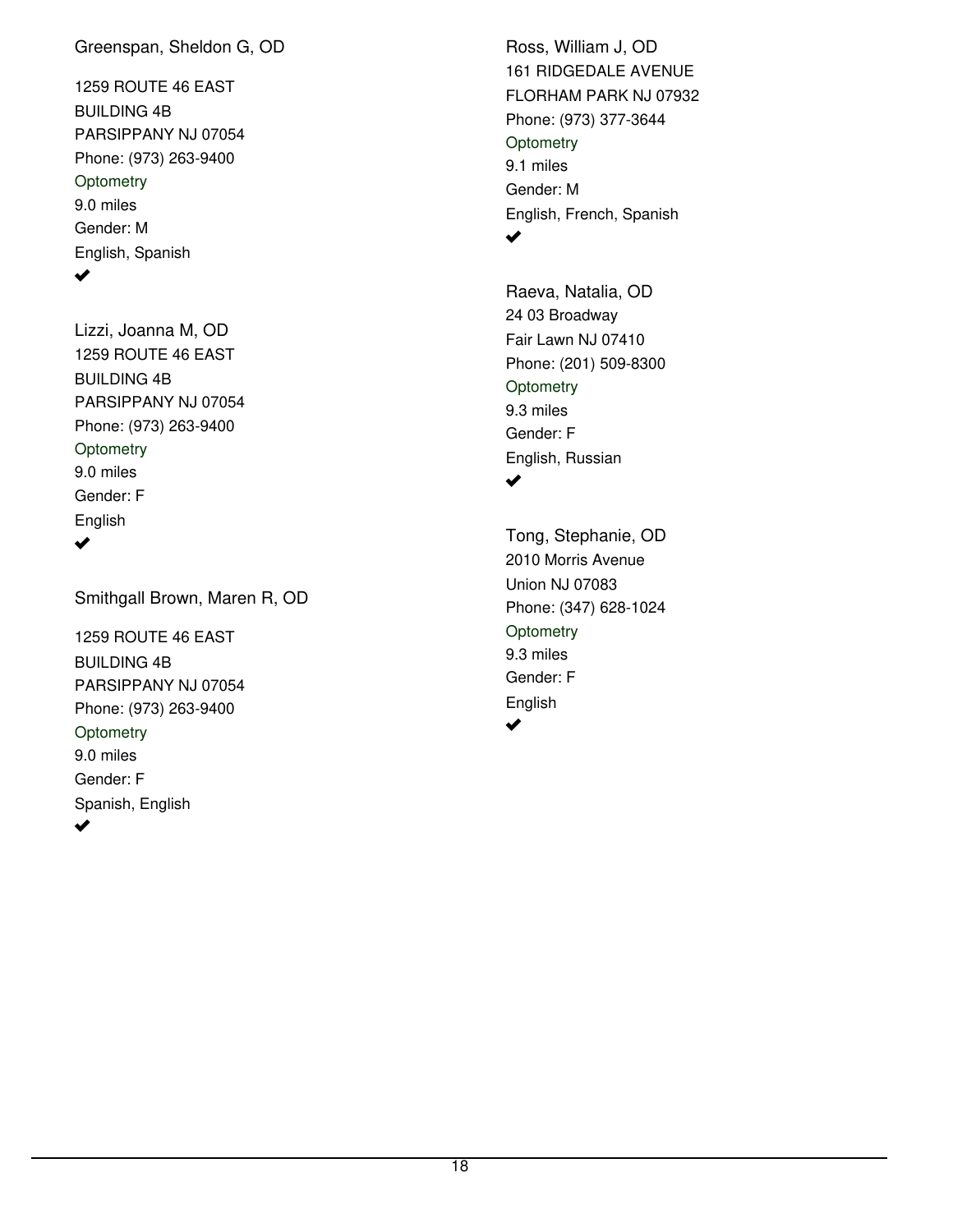26 07 BROADWAY FAIR LAWN NJ 07410 Phone: (201) 796-3050 Rosen, Kenneth B, OD 9.4 miles Gender: M English FAIR LAWN PROF CENTER **Optometry**  $\blacktriangledown$ 

2115 ROUTE 22 WEST UNION NJ 07083 Phone: (908) 851-0063 Davis, Lowell S, OD 9.4 miles Gender: M English **Optometry**  $\blacktriangledown$ 

186 WARBURTON AVE HAWTHORNE NJ 07506 Phone: (973) 427-4864 Bulbin, Victoria, OD 9.5 miles Gender: F Russian, English **Optometry** 

900 STUYVESANT AVE UNION NJ 07083 Phone: (908) 687-0330 Farnese, Nicole R, OD 9.6 miles Gender: F English **Optometry**  $\blacktriangledown$ 

Fuhrman Kerner, Karen E, OD

900 STUYVESANT AVE UNION NJ 07083 Phone: (908) 687-0330 9.6 miles Gender: F English, Spanish **Optometry**  $\blacktriangledown$ 

900 STUYVESANT AVE UNION NJ 07083 Phone: (908) 687-0330 Maryams, Yelena, OD 9.6 miles Gender: F Russian, English **Optometry**  $\overline{\mathbf{v}}$ 

 $\blacktriangledown$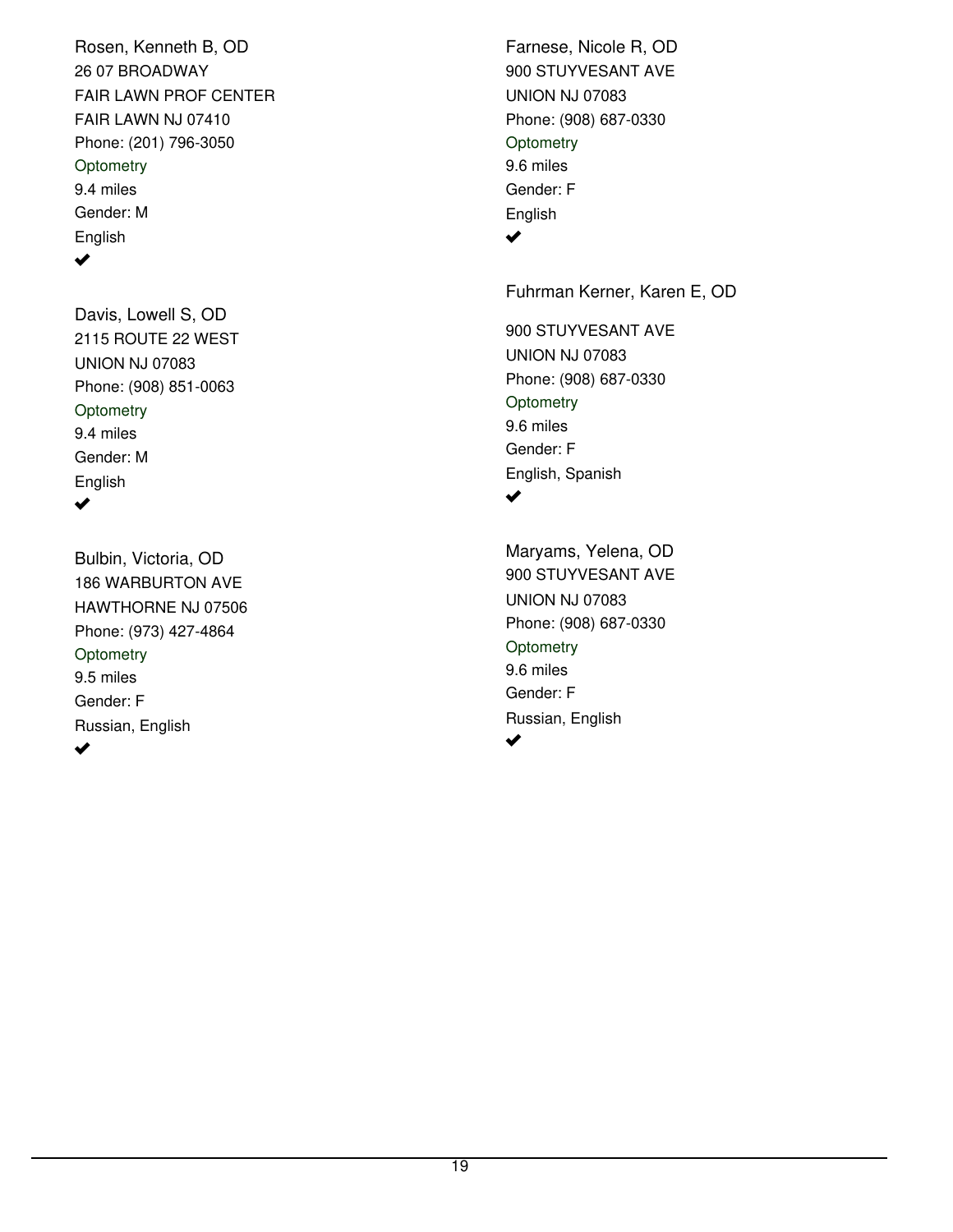900 STUYVESANT AVENUE UNION NJ 07083 Phone: (973) 232-6900 Patel, Bijal S, OD 9.6 miles Gender: F English, Gujarati **Optometry** ✔

#### SKRAPARIS, PATRICIA, OD

900 STUYVESANT AVE UNION NJ 07083 Phone: (908) 687-0330 9.6 miles Gender: F English, Greek **Optometry** ✔

Strauss Kislin, Carrie B, OD

900 STUYVESANT AVE UNION NJ 07083 Phone: (908) 687-0330 9.6 miles Gender: F English, Spanish **Optometry** ✔

140 LITTLETON ROAD PARSIPPANY NJ 07054 Phone: (973) 263-3200 Rana, Ilaxi, OD 9.7 miles Gender: F Hindi, English, Gujarati, Spanish SUITE 230 **Optometry** 

#### $\blacktriangledown$

✔

1595 2 Rt 23 South Wayne NJ 07470 Phone: (973) 696-7089 Stein, Richard L, OD 10.2 miles Gender: M English **Optometry**  $\blacktriangledown$ 

4 14 Saddle River Road Fair Lawn NJ 07410 Phone: (201) 797-2747 Mermelstein, Jack S, OD 10.3 miles Gender: M English Suite 202 **Optometry**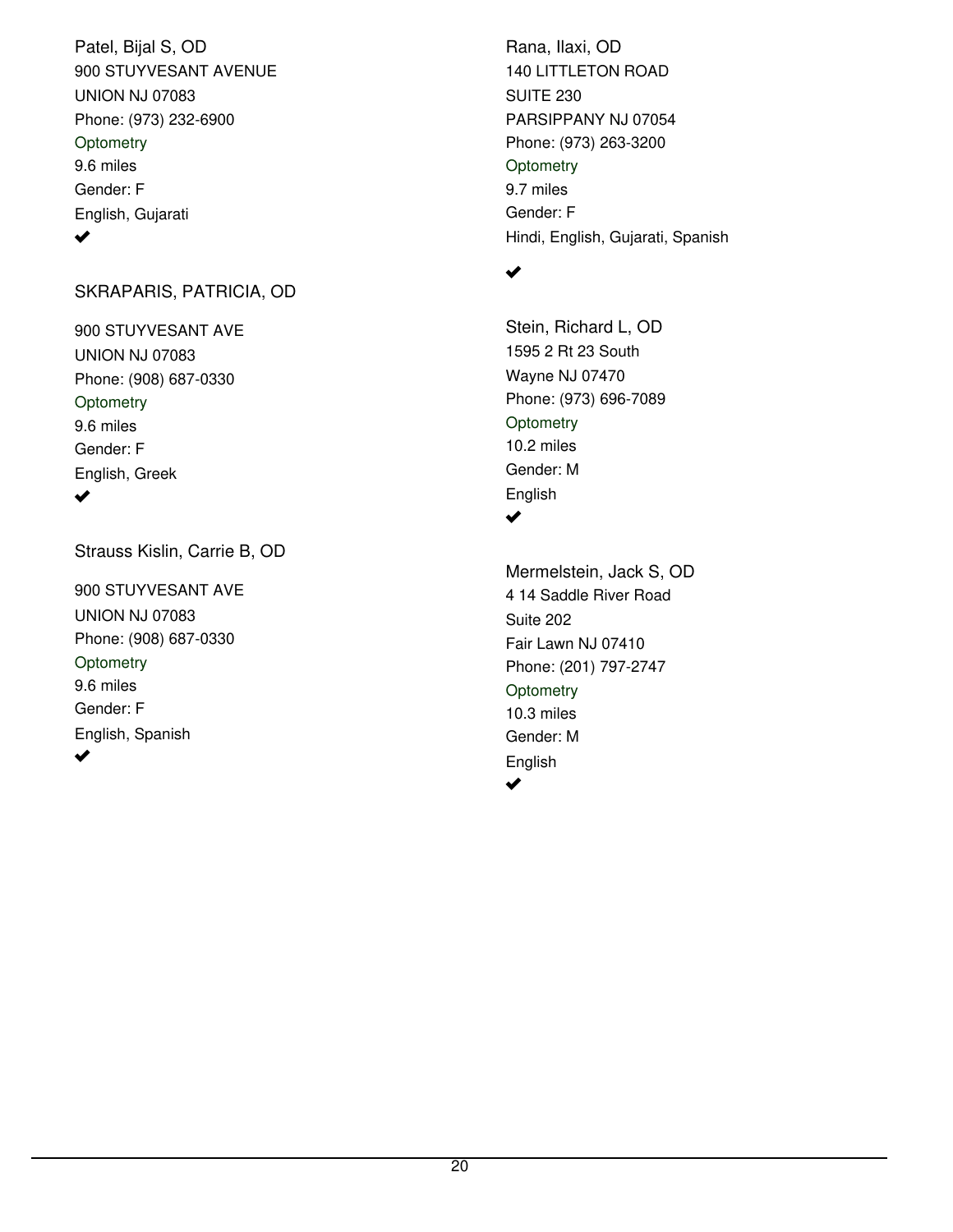4 14 Saddle River Road Fair Lawn NJ 07410 Phone: (201) 797-2747 Sholomon, Robert, OD 10.3 miles Gender: M English, Russian Suite 202 **Optometry**  $\blacktriangledown$ 

63 West Pleasant Ave Maywood NJ 07607 Phone: (201) 845-4700 Shiel, Charles M, OD 10.6 miles Gender: M English, Spanish **Optometry**  $\blacktriangledown$ 

30 S State Rt 17 Paramus NJ 07652 Phone: (201) 909-9800 Nissany, Alahyar, OD 10.6 miles Gender: M English **Optometry**  $\blacktriangledown$ 

57 Main Street Hackensack NJ 07601 Phone: (201) 242-8785 Erlich, Sara R, OD 10.7 miles Gender: F English **Optometry**  $\blacktriangledown$ 

651 KAPKOWSKI ROAD ELIZABETH NJ 07201 Phone: (908) 354-1599 Feldman, Elena, OD 11.0 miles Gender: F Ukrainian, English SUITE 1236 **Optometry**  $\blacktriangledown$ 

651 KAPKOWSKI ROAD ELIZABETH NJ 07201 Phone: (908) 354-1599 Vayner, Aliye, OD 11.0 miles Gender: F English, Russian SUITE 1236 **Optometry**  $\blacktriangledown$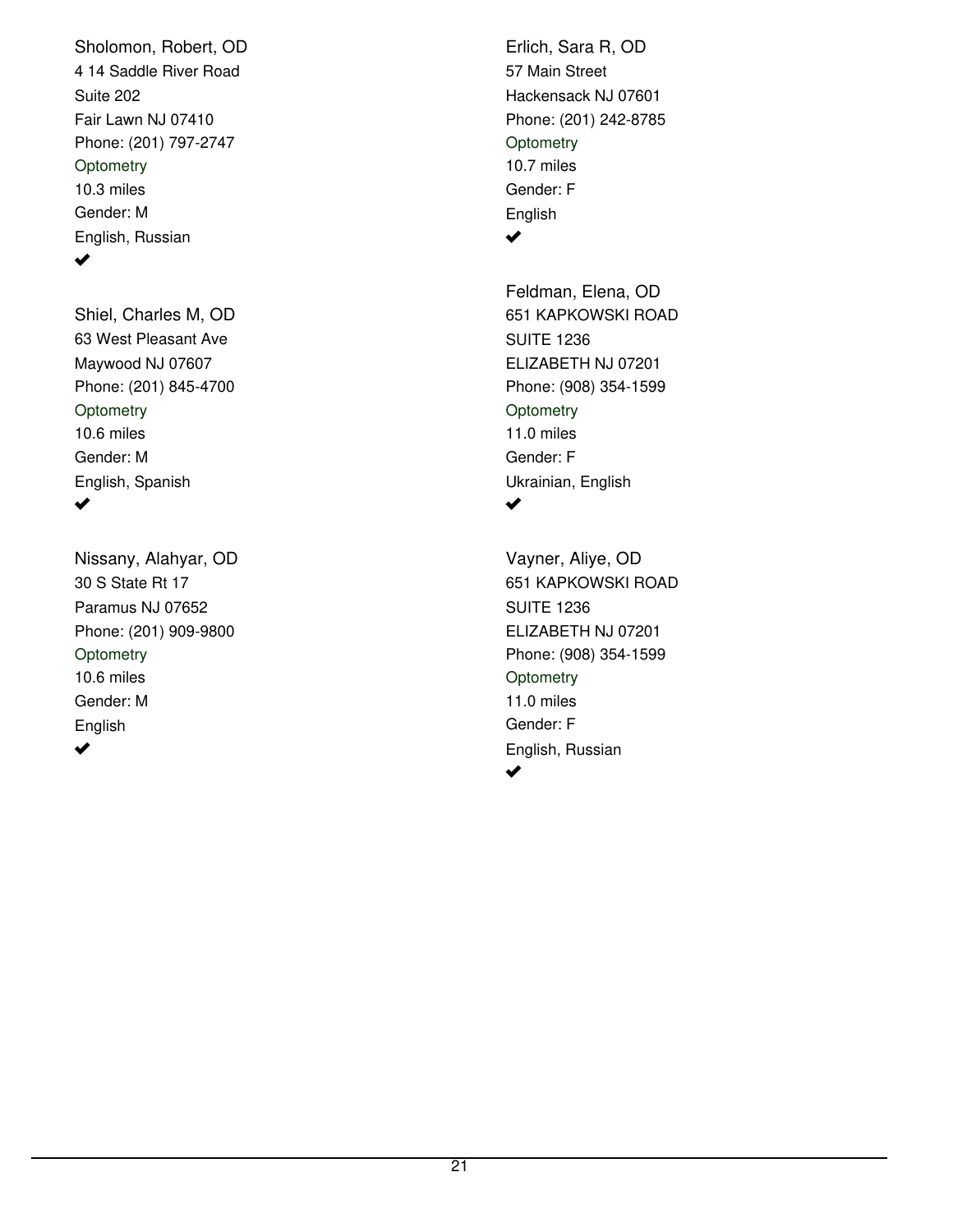275 Route 22 East Springfield NJ 07081 Phone: (973) 376-8900 Hoang, Christy T, OD 11.1 miles Gender: F Vietnamese, English **Optometry** ✔

275 Route 22 East Springfield NJ 07081 Phone: (973) 376-8900 Verma, Nehal, OD 11.1 miles Gender: F English **Optometry**  $\blacktriangledown$ 

Brody Sendroff, Joie M, OD

348 Main Street Hackensack NJ 07601 Phone: (201) 342-4255 11.2 miles Gender: F Spanish, English **Optometry** 

348 Main Street Hackensack NJ 07601 Phone: (201) 342-4255 Pinsky, Shoshana M, OD 11.2 miles Gender: F English **Optometry**  $\blacktriangledown$ 

348 Main Street Hackensack NJ 07601 Phone: (201) 342-4255 Semegran, Robin H, OD 11.2 miles Gender: F English **Optometry**  $\blacktriangledown$ 

348 Main Street Hackensack NJ 07601 Phone: (201) 342-4255 Varghese, Manju, DO 11.2 miles Gender: F English **Optometry** ✔

 $\blacktriangleright$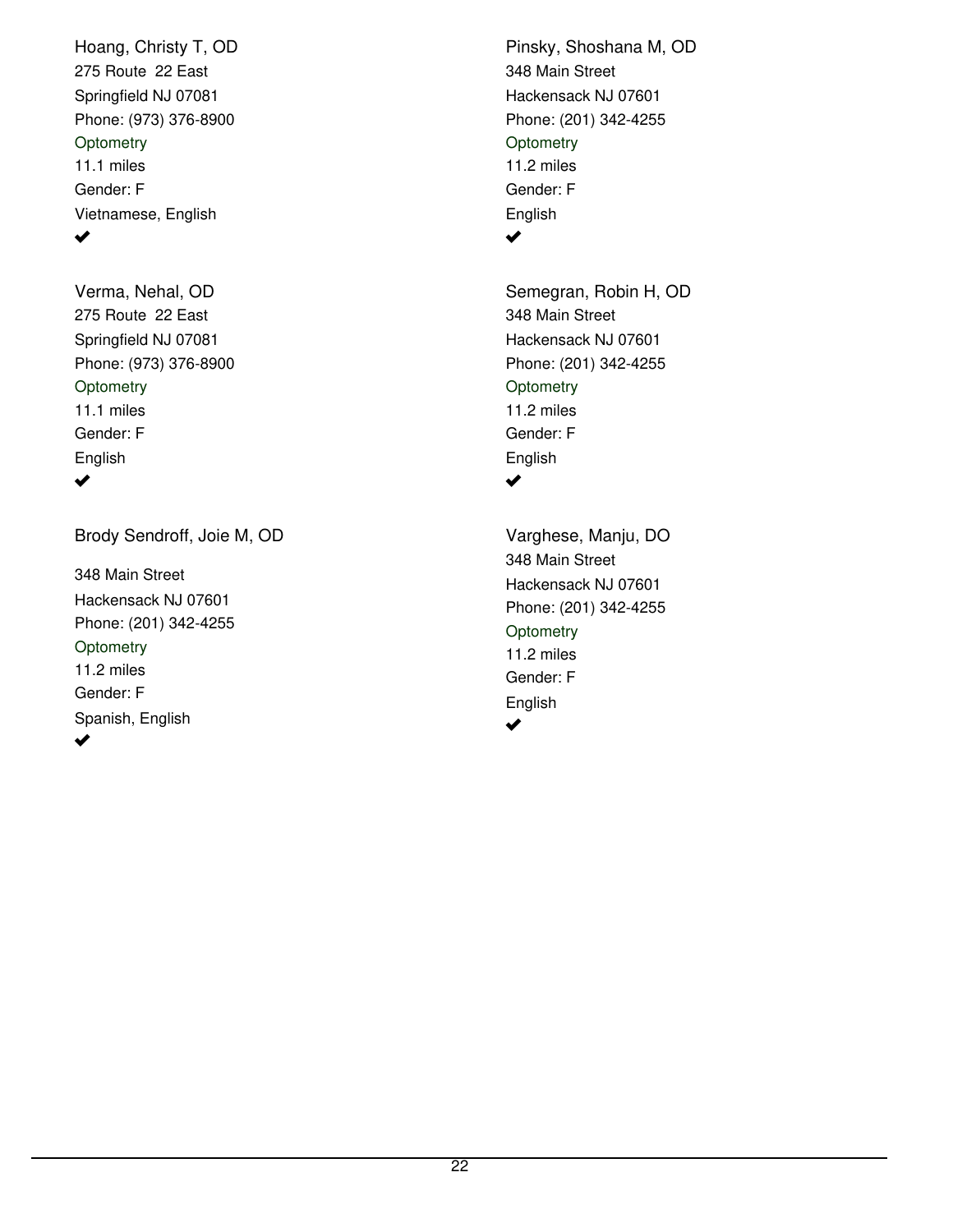520 WESTFIELD AVENUE ELIZABETH NJ 07208 Phone: (908) 351-2020 Sagalow, Jeffrey P, OD 11.3 miles Gender: M English, Spanish, Russian SUITE 106 **Optometry**  $\blacktriangledown$ 

2 Highland Avenue Jersey City NJ 07306 Phone: (201) 434-8833 Rochester, Cletta, OD 11.4 miles Gender: F English, Spanish **Optometry**  $\blacktriangledown$ 

355 Central Avenue Jersey City NJ 07307 Phone: (201) 222-6400 Lui, Irene M, OD 11.5 miles Gender: F English **Optometry**  $\blacktriangledown$ 

230 W JERSEY ST ELIZABETH NJ 07202 Phone: (908) 289-1166 Shah, Renu, OD 11.5 miles Gender: F Gujarati, English STE 201 **Optometry**  $\blacktriangledown$ 

230 W JERSEY ST ELIZABETH NJ 07202 Phone: (908) 289-1166 Walker, Julienne A, OD 11.5 miles Gender: F English, Spanish STE 201 **Optometry** ✔

243 Central Avenue Jersey City NJ 07307 Phone: (201) 222-5401 Lui, Qi C, OD 11.5 miles Gender: M Chinese, English **Optometry**  $\blacktriangledown$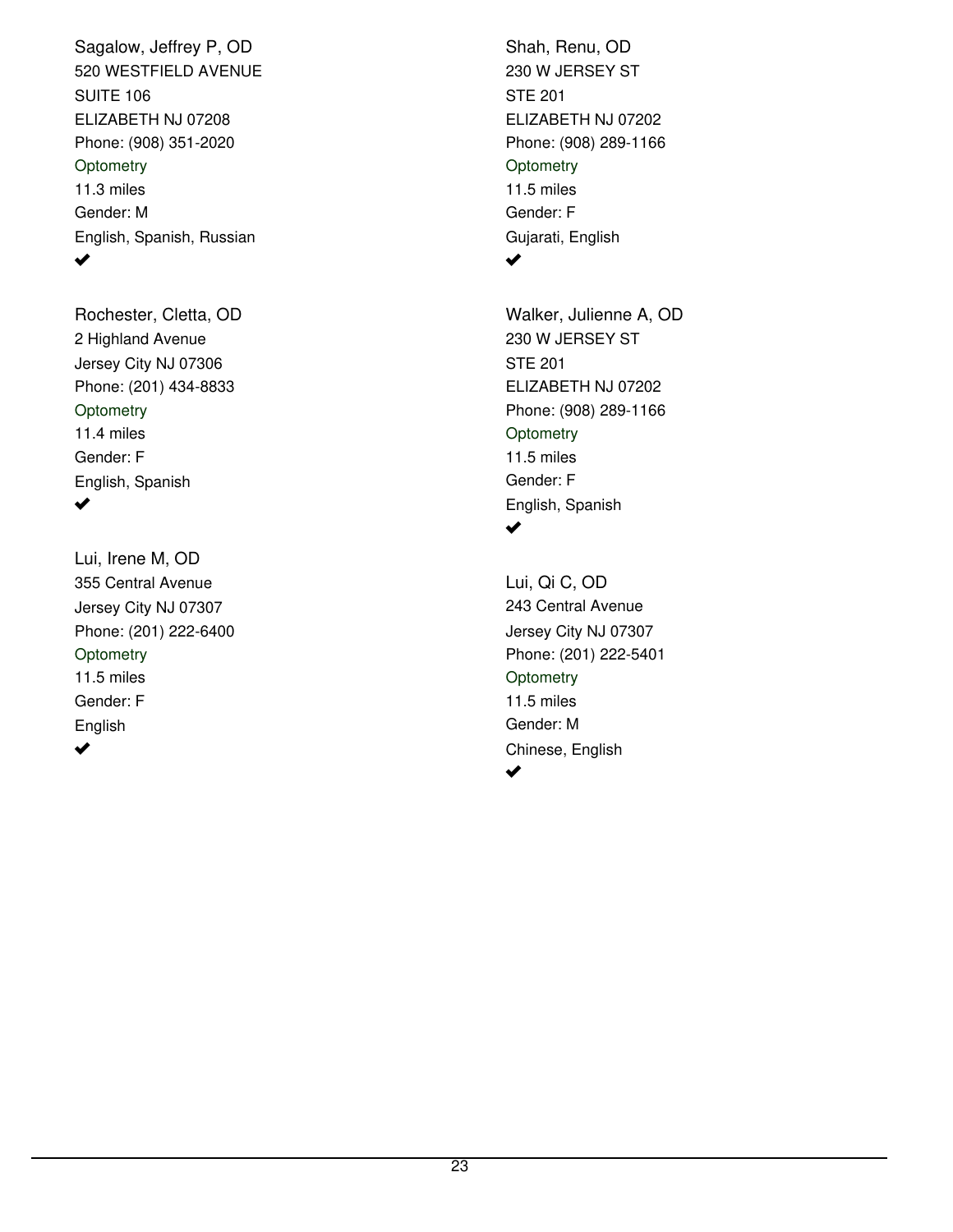178 E Hanover Ave Cedar Knolls NJ 07927 Phone: (973) 588-3941 Khanna, Manoj, OD 11.6 miles Gender: M English, Hindi, Spanish, Panjabi, Urdu **Optometry** ✔

9 BROAD STRET ELIZABETH NJ 07201 Phone: (908) 352-2186 Bruder, Dennis, OD 11.6 miles Gender: M English, Spanish **Optometry** ✔

3400 Bergenline Avenue Union City NJ 07087 Phone: (201) 865-8660 Anosike, Adolphus C, OD 11.7 miles Gender: M English, Yoruba, Spanish **Optometry**  $\blacktriangledown$ 

Sedaghati, Jennifer R, OD

92 Route 23 North Riverdale NJ 07457 Phone: (973) 248-0060 11.8 miles Gender: F Hebrew, English, Spanish, Persian Suite E **Optometry** ✔

517 41ST STREET UNION CITY NJ 07087 Phone: (787) 374-3925 Estevez, Joselyn L, OD 11.9 miles Gender: F English, Spanish **Optometry**  $\blacktriangledown$ 

3196 Kennedy Boulevard Union City NJ 07087 Phone: (201) 863-9013 Kaur, Sundeep, OD 11.9 miles Gender: F Hindi, Spanish, English, Panjabi Second Floor **Optometry** 

✔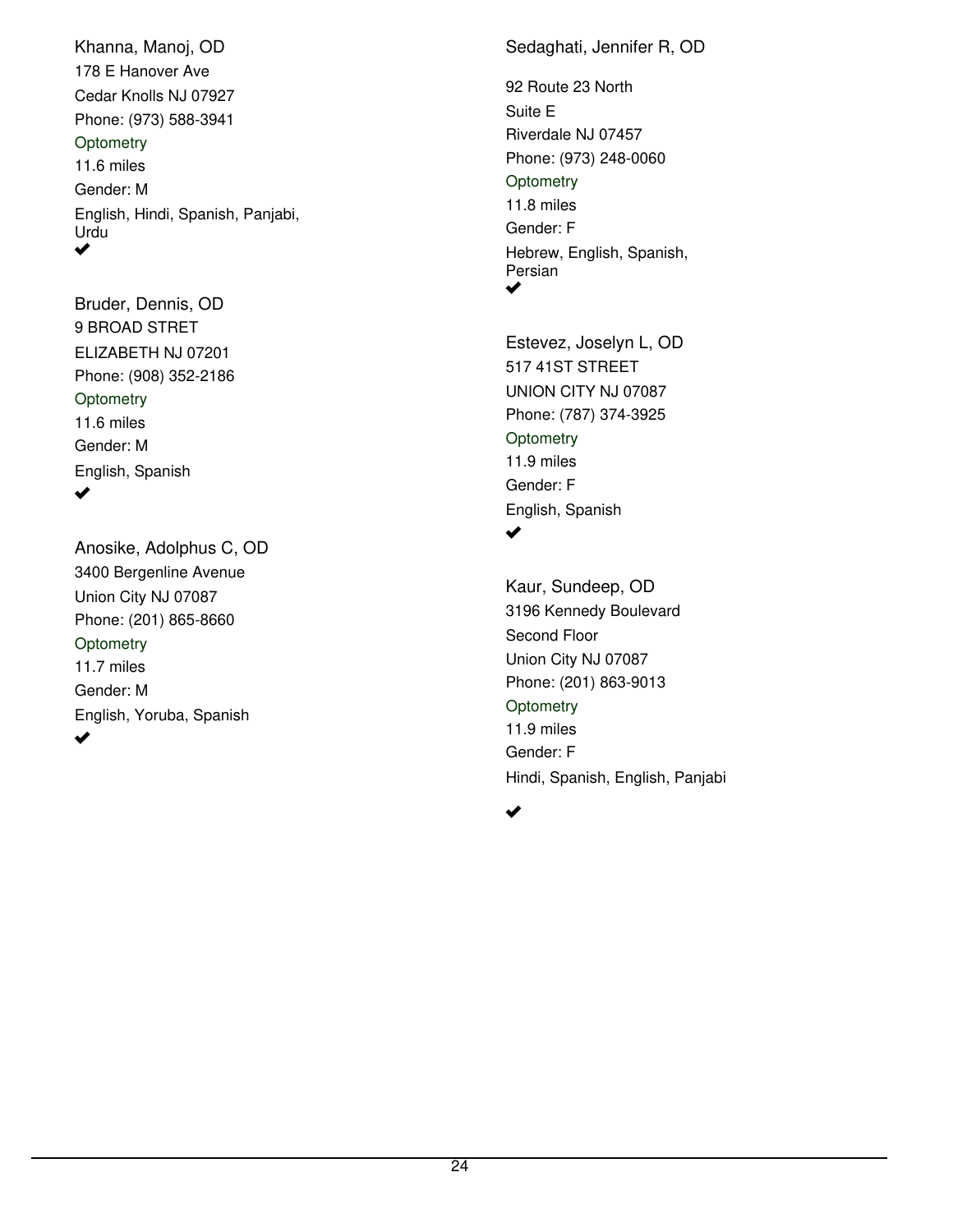E81 Route 4 Paramus NJ 07652 Phone: (201) 871-3937 Chang, Yang P, OD 11.9 miles Gender: F Chinese, English Suite 402 B **Optometry**  $\blacktriangledown$ 

Saferstein, Mitchell H, OD

275 FOREST AVENUE PARAMUS NJ 07652 Phone: (201) 986-0202 11.9 miles Gender: M English SUITE 115 **Optometry**  $\blacktriangledown$ 

Morganstein, Richard L, OD

5618 BERGEN LINE AVENUE WEST NEW YORK NJ 07093 Phone: (201) 867-2942 11.9 miles Gender: M Spanish, English **Optometry**  $\blacktriangledown$ 

131 Madison Ave Morristown NJ 07960 Phone: (973) 267-1113 Jasani, Amy V, OD 12.0 miles Gender: F Gujarati, English, Spanish Ste 130 **Optometry**  $\blacktriangledown$ 

6110 BERGENLINE AVENUE WEST NEW YORK NJ 07093 Phone: (201) 861-1144 Donach, Walter, OD 12.0 miles Gender: M English, Spanish **Optometry**  $\blacktriangledown$ 

7922 KENNEDY BOULEVARD NORTH BERGEN NJ 07047 Phone: (201) 295-2020 Rodriguez, Rodolfo L, OD 12.1 miles Gender: M Spanish, English **Optometry** ✔

25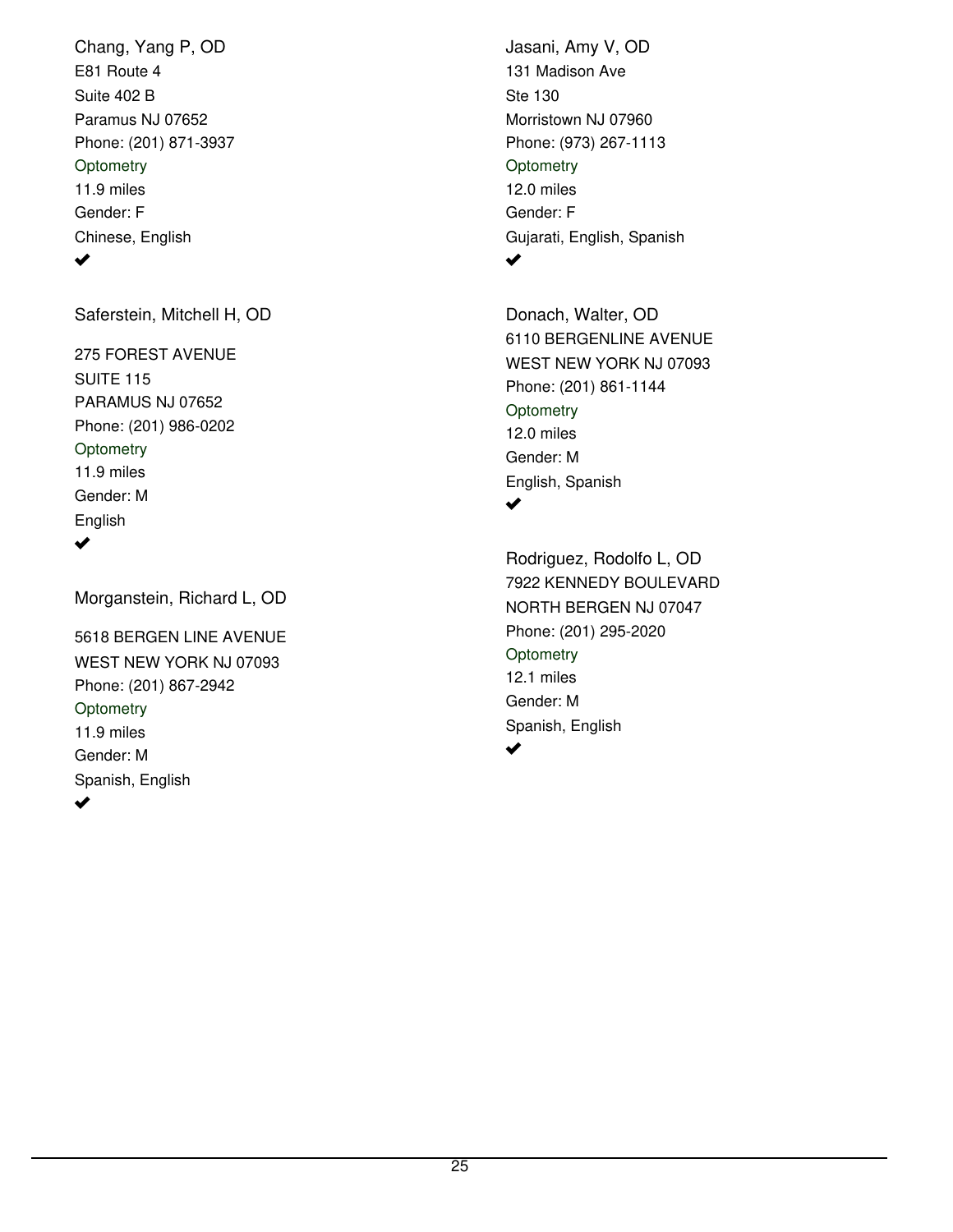6408 BERGENLINE AVENUE WEST NEW YORK NJ 07093 Phone: (201) 868-3603 Romeu, Madeline L, OD 12.1 miles Gender: F English, Italian, Spanish, French **Optometry** 

### $\blacktriangledown$

One Sears Drive Paramus NJ 07652 Phone: (201) 599-0072 Helms, Janet M, OD 12.2 miles Gender: F English Suite 205 **Optometry** 

 $\blacktriangledown$ 

123 RIVER DRIVE JERSEY CITY NJ 07310 Phone: (201) 222-3937 De rienzo, Frank M, OD 12.3 miles Gender: M English, Spanish **Optometry** ✔

794 Franklin Lakes Franklin Lakes NJ 07417 Phone: (201) 262-5070 Cindrario, James A, OD 12.5 miles Gender: M English Suite 201 **Optometry**  $\blacktriangledown$ 

794 Franklin Lakes Franklin Lakes NJ 07417 Phone: (201) 262-5070 Lopresti, Thomas J, OD 12.5 miles Gender: M English Suite 201 **Optometry** ✔

268 GREEN VILLAGE ROAD GREEN VILLAGE NJ 07935 Phone: (973) 822-8199 Wetcher, Steven, OD 12.7 miles Gender: M English PO BOX 283 **Optometry** مہ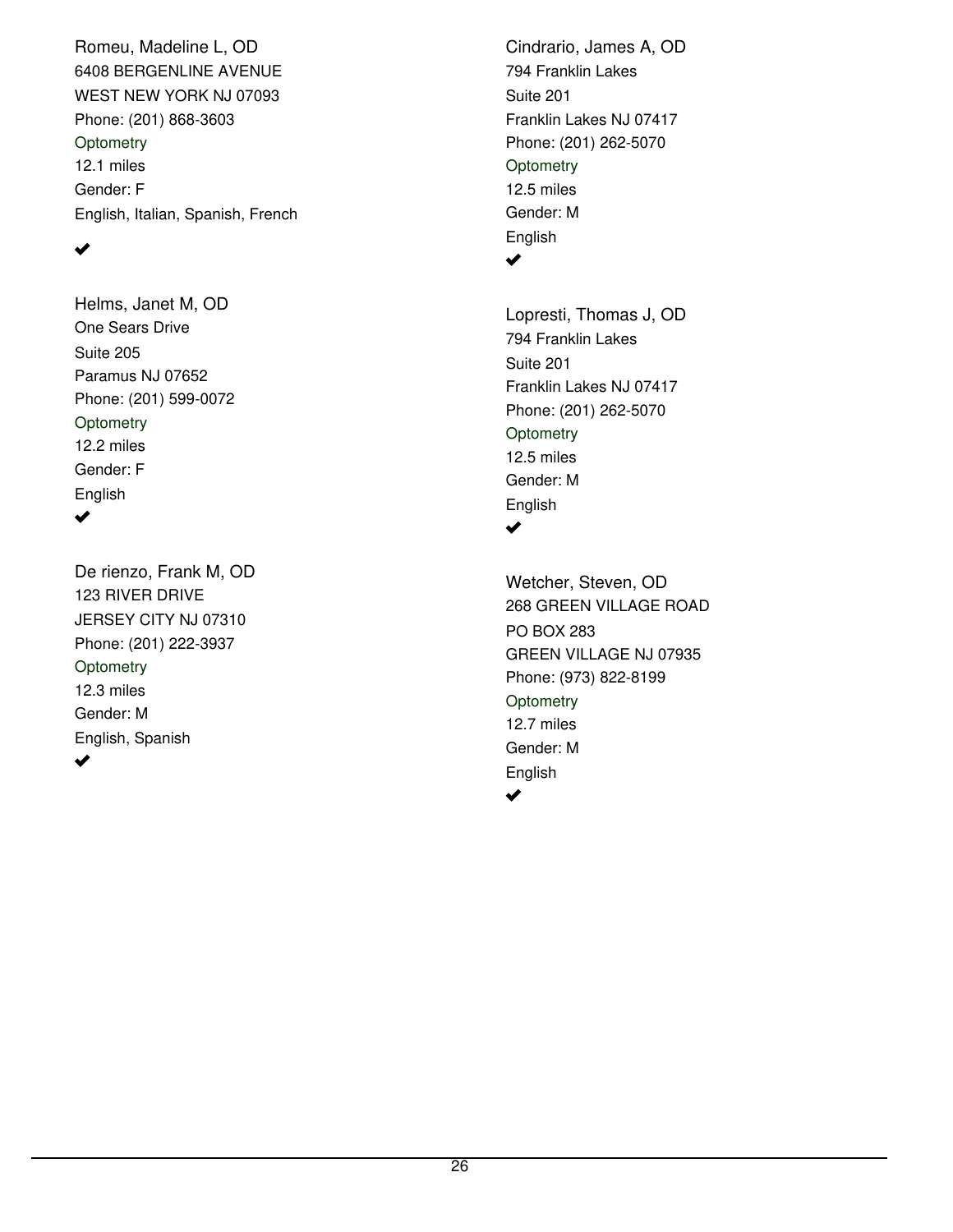127 NEWARK AVENUE JERSEY CITY NJ 07302 Phone: (201) 333-2768 Desai, Roshni, OD 12.7 miles Gender: F English, Gujarati, Hindi, Spanish **Optometry** 

### $\blacktriangledown$

127 NEWARK AVENUE JERSEY CITY NJ 07302 Phone: (201) 333-2768 Siegel, Martin J, OD 12.7 miles Gender: M English, Spanish **Optometry** 

✔

Worthington, Krystal F, OD

21 Perry St Morristown NJ 07960 Phone: (973) 285-9300 12.7 miles Gender: F English, Spanish **Optometry** 

400 FRANKLIN AVENUE Wyckoff NJ 07481 Phone: (201) 560-1000 SINOWAY, TRACY L, OD 12.9 miles Gender: F English **Optometry** 

 $\blacktriangledown$ 

300 South Avenue Garwood NJ 07027 Phone: (908) 232-2273 Vigario, Teresa J, OD 13.0 miles Gender: F Spanish, Portuguese, English **Optometry** ✔

5 EAST MAIN STREET DENVILLE NJ 07834 Phone: (908) 674-1175 Trezza, Anthony T, OD 13.1 miles Gender: M English SUITE 7 **Optometry**  $\blacktriangleright$ 

 $\blacktriangledown$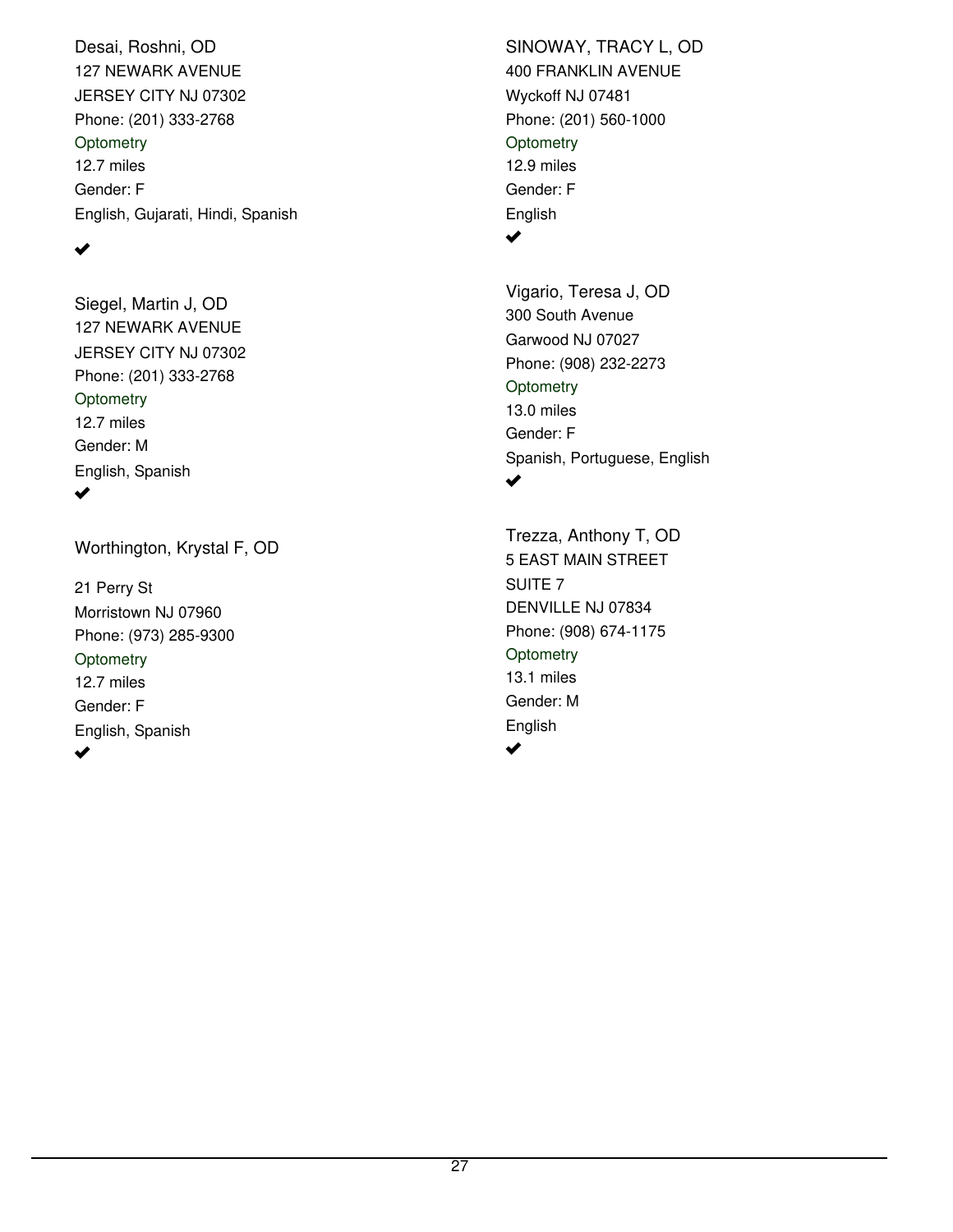66 York St Jersey City NJ 07302 Phone: (201) 855-9789 Chen, Mamie Z, OD 13.1 miles Gender: F English, Chinese 1ST Fl **Optometry**  $\blacktriangledown$ 

625 Franklin Turnpike Ridgewood NJ 07450 Phone: (201) 444-7770 Frasco, Rosemary R, OD 13.3 miles Gender: F Spanish, English **Optometry**  $\blacktriangledown$ 

214 EAST BROAD STREET WESTFIELD NJ 07090 Phone: (908) 389-0390 Fernandez, Madeline, OD 13.5 miles Gender: F English, Tagalog **Optometry** ✔

100 East Broad Street Westfield NJ 07090 Phone: (908) 233-5177 Carotenuto, David, OD 13.5 miles Gender: M English **Optometry**  $\blacktriangledown$ 

515 North Wood Avenue Linden NJ 07036 Phone: (908) 259-5059 Moyshelis, Elaina, OD 13.6 miles Gender: F Russian, English Suite 102 **Optometry**  $\blacktriangledown$ 

75 River Road Edgewater NJ 07020 Phone: (201) 340-6406 Papaiya, Nilesh N, OD 13.6 miles Gender: M Gujarati, English, Spanish Suite 210 **Optometry**  $\blacktriangledown$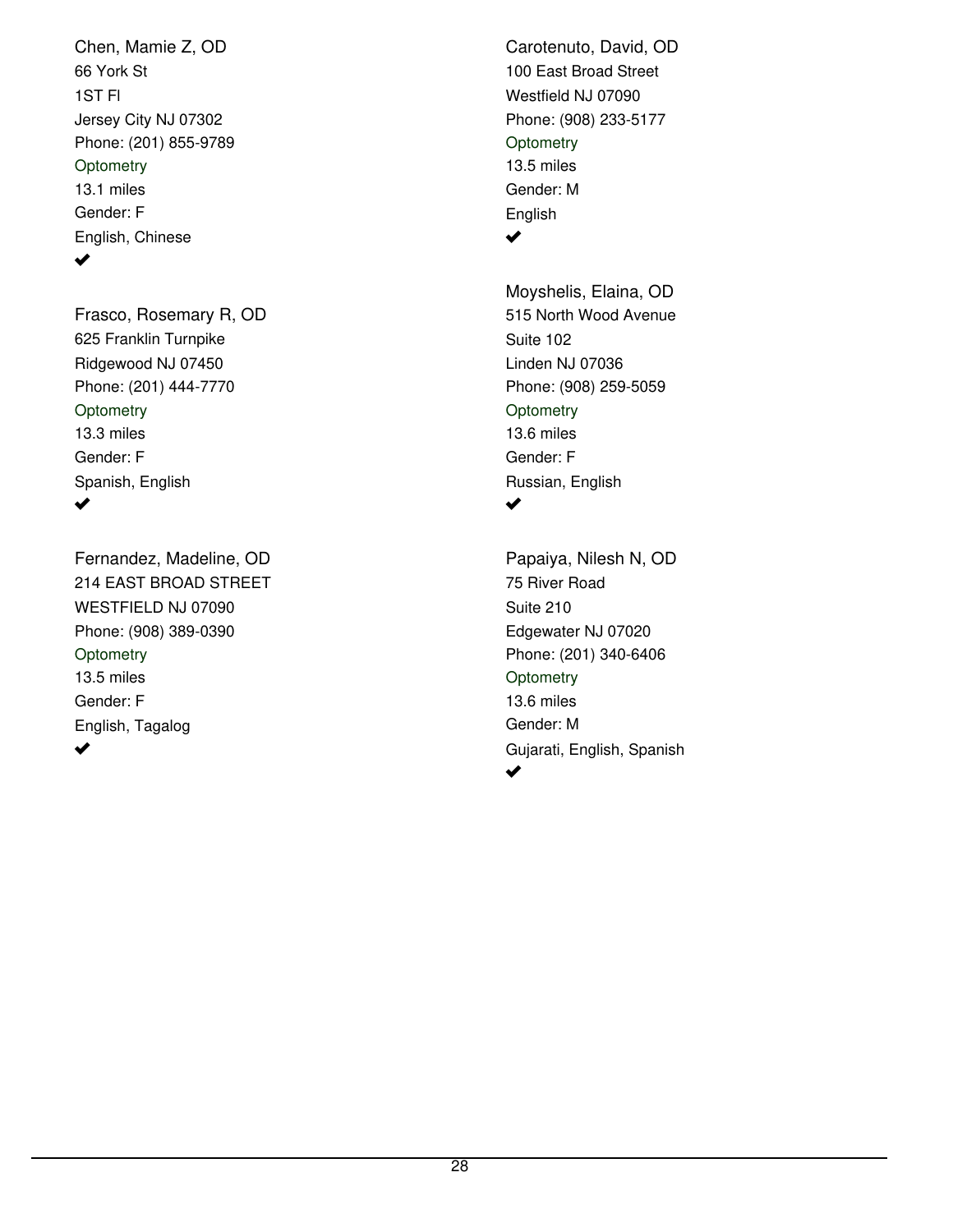1 Diamond Hill Road Berkeley Heights NJ 07922 Phone: (908) 277-8682 Rosenblatt, Beth R, OD 13.6 miles Gender: F English **Optometry** ✔

225 North Wood Avenue Linden NJ 07036 Phone: (908) 583-5284 Bampton, Mark, OD 13.7 miles Gender: M Spanish, Russian, Polish, English **Optometry** 

#### ✔

1449 Raritan Road Clark NJ 07066 Phone: (908) 276-6390 Silverman, Sheryl F, OD 13.8 miles Gender: F English, Spanish **Optometry**  $\blacktriangledown$ 

898 River Road Edgewater NJ 07020 Phone: (201) 941-7331 Tapia, Taryn V, OD 13.8 miles Gender: F English, Spanish **Optometry**  $\blacktriangledown$ 

1069 Ringwood Avenue Haskell NJ 07420 Phone: (862) 200-5454 Benetatos, Michael A, OD 14.1 miles Gender: M German, English Suite 106 **Optometry**  $\blacktriangledown$ 

6 Briarcliffe Road Bergenfield NJ 07621 Phone: (917) 548-5083 Youngewirth, Maty, OD 14.1 miles Gender: F Spanish, Yiddish, English **Optometry** ✔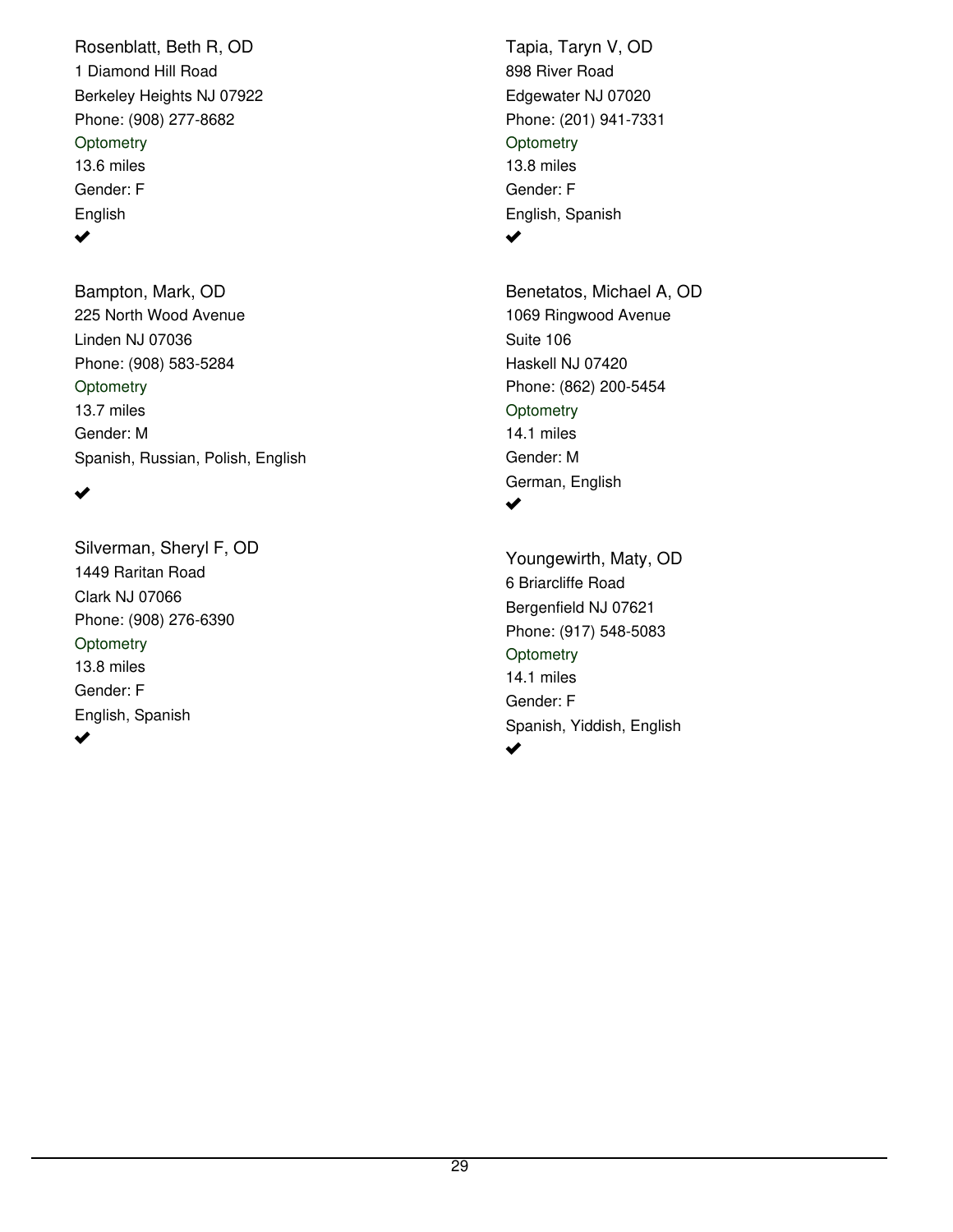330 South Street Morristown NJ 07960 Phone: (973) 871-2020 Freed gilvey, Susan, OD 14.1 miles Gender: F English Suite 1 **Optometry** 

#### $\blacktriangledown$

330 South Street Morristown NJ 07960 Phone: (973) 871-2020 Shah, Kruti, OD 14.1 miles Gender: F Gujarati, English Suite 1 **Optometry** ✔

Rosenberg, Harrison L, OD

301 Bridge Plaza North Fort Lee NJ 07024 Phone: (201) 944-6440 14.2 miles Gender: M English **Optometry**  $\blacktriangledown$ 

1 NORTH WASHINGTON AVENUE BERGENFIELD NJ 07621 Phone: (201) 384-7333 Dello russo, James E, OD 14.4 miles Gender: M Spanish, English **Optometry**  $\blacktriangledown$ 

17 GRAND AVENUE ENGLEWOOD NJ 07631 Phone: (201) 863-6162 Blumenthal, Gail M, OD 14.5 miles Gender: F English, Spanish **Optometry** ✔

86 WESTFIELD AVENUE CLARK NJ 07066 Phone: (732) 381-3113 Neveloff, Robert A, OD 14.8 miles Gender: M English **Optometry**  $\blacktriangledown$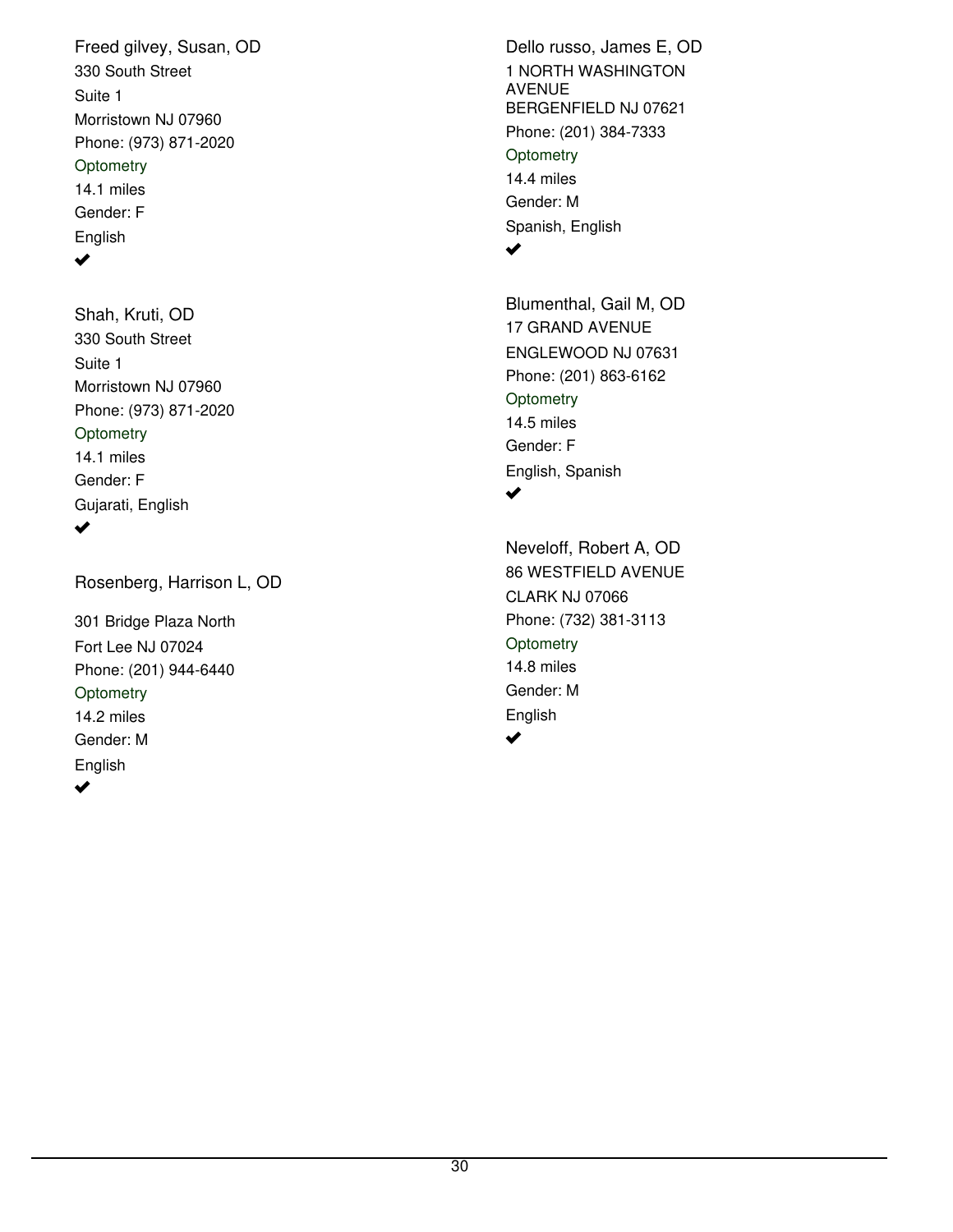350 Park Ave Scotch Plains NJ 07076 Phone: (908) 322-8040 Levinson, Marc A, OD 14.8 miles Gender: M English **Optometry**  $\blacktriangledown$ 

350 Park Ave Scotch Plains NJ 07076 Phone: (908) 322-8040 Levinson, Paul S, OD 14.8 miles Gender: M English **Optometry**  $\blacktriangledown$ 

350 Park Ave Scotch Plains NJ 07076 Phone: (908) 322-8040 Mackey, Marla C, OD 14.8 miles Gender: F English **Optometry** ✔

125 WASHINGTON AVENUE DUMONT NJ 07628 Phone: (201) 385-3055 Sunga, Epifanio I, OD 14.9 miles Gender: M English, Tagalog **Optometry**  $\blacktriangledown$ 

70 WEST ALLENDALE AVENUE ALLENDALE NJ 07401 Phone: (201) 327-1081 Levy, Edward R, OD 15.0 miles Gender: M English ALLENDALE MED CENTER **Optometry**  $\blacktriangledown$ 

17 SOUTH SUMMIT STREET Tenafly NJ 07670 Phone: (201) 465-2115 MOY CHANG, RENA, OD 15.7 miles Gender: F English **Optometry**  $\blacktriangledown$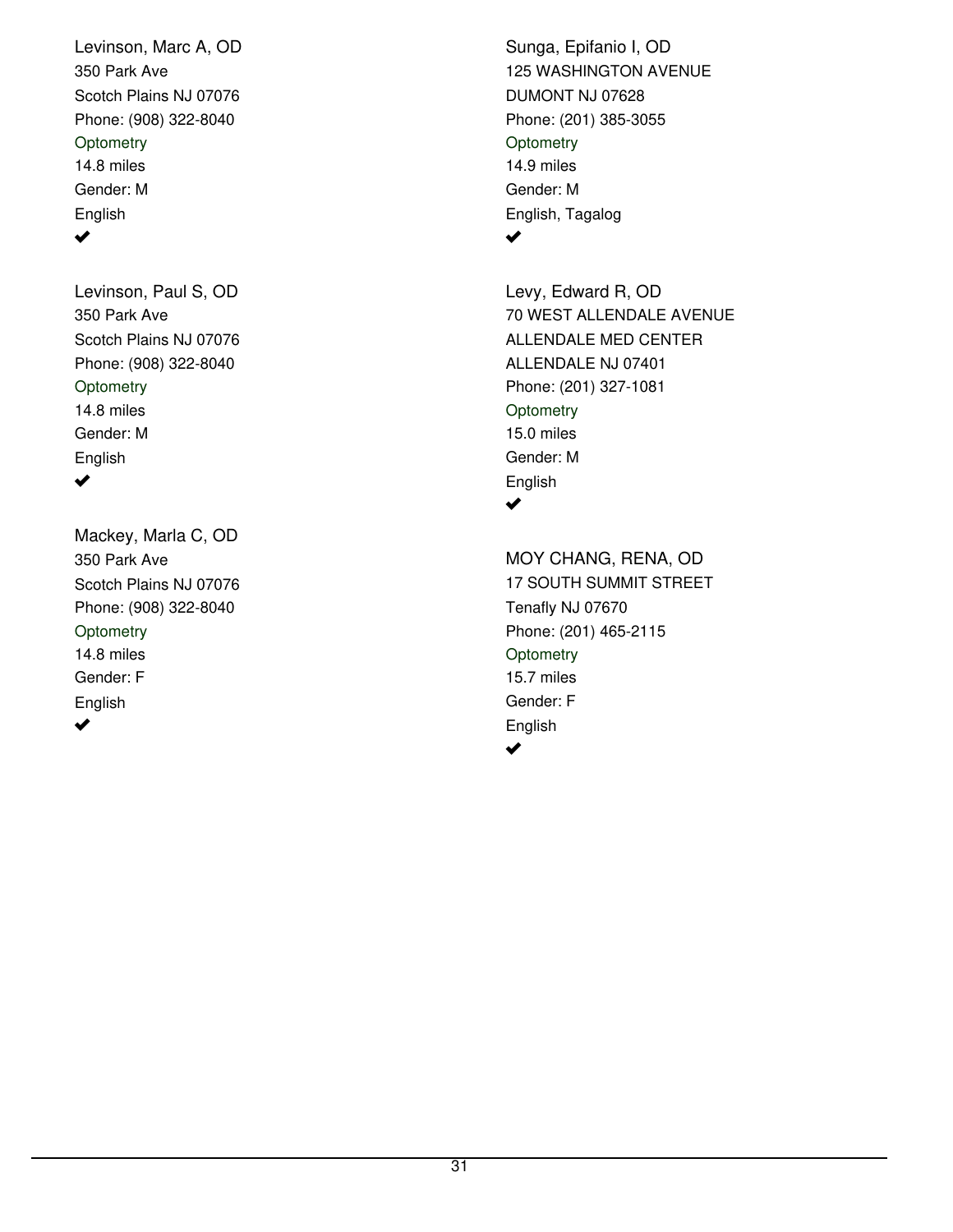219 Old Hook Road Westwood NJ 07675 Phone: (201) 664-0847 LEE, JOHN Y, OD 15.8 miles Gender: M English, Korean **Optometry**  $\blacktriangledown$ 

219 Old Hook Road Westwood NJ 07675 Phone: (201) 664-0847 Polakoff, Elizabeth, OD 15.8 miles Gender: F English **Optometry**  $\blacktriangledown$ 

219 Old Hook Road Westwood NJ 07675 Phone: (201) 664-0847 Winkler, Matthew A, OD 15.8 miles Gender: M English **Optometry** ✔

343 MOUNT HOPE AVE ROCKAWAY NJ 07866 Phone: (973) 366-8144 Peli abrams, Szilvia, OD 16.4 miles Gender: F Hungarian, English **Optometry**  $\blacktriangledown$ 

1590 SAINT GEORGES AVENUE AVENEL NJ 07001 Phone: (732) 381-2022 Rufolo, Scott P, OD 16.7 miles Gender: M English **Optometry** ✔

16 NORTH MORRIS STREET DOVER NJ 07801 Phone: (973) 366-1571 Millman, Ronald, OD 17.0 miles Gender: M English, Spanish **Optometry** مہ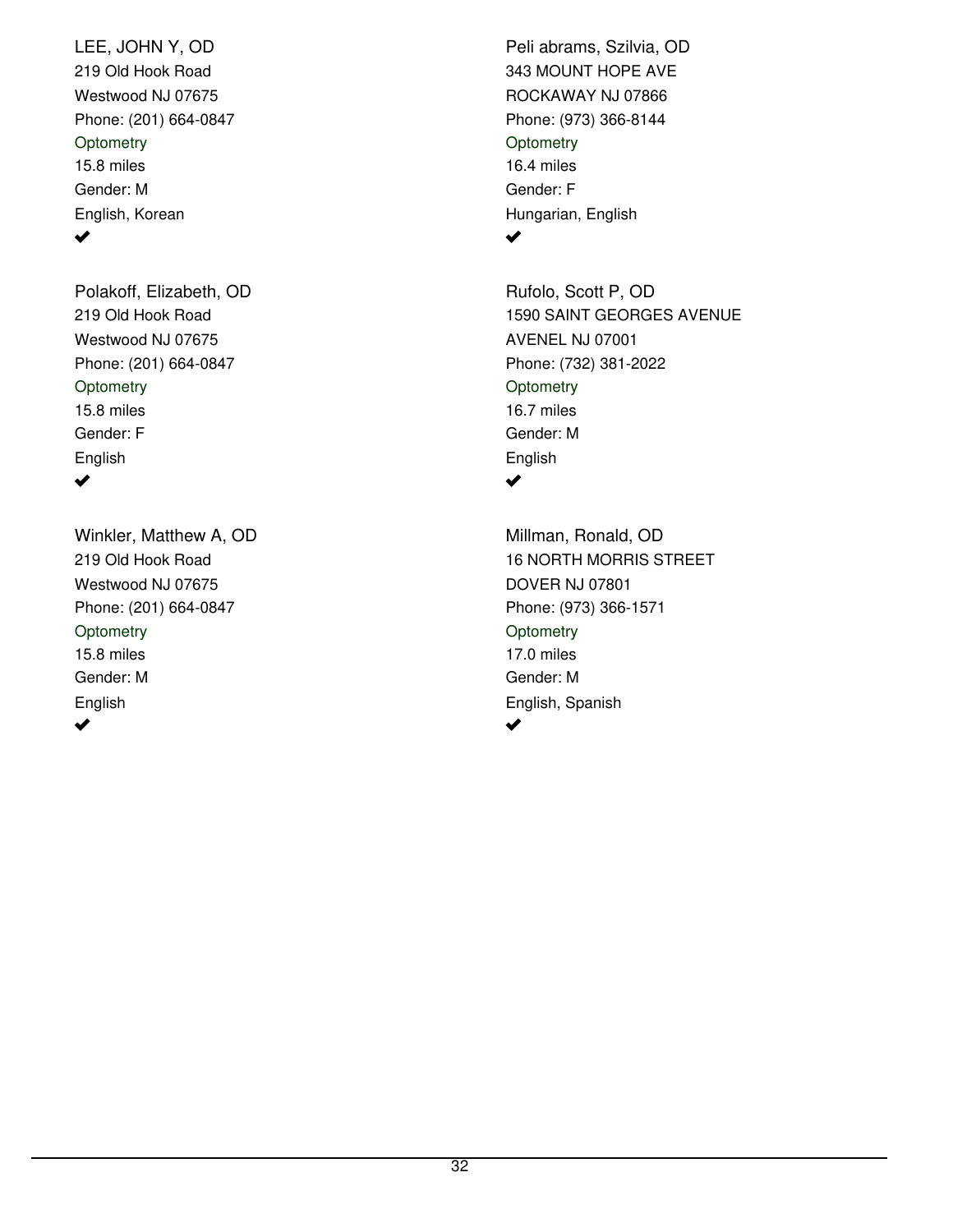284 North Franklin Tpke RAMSEY NJ 07446 Phone: (201) 327-3006 Bruther, Megan B, OD 17.2 miles Gender: F Spanish, English **Optometry** ✔

284 North Franklin Tpke RAMSEY NJ 07446 Phone: (201) 327-3006 Hauck, Robin E, OD 17.2 miles Gender: F English **Optometry**  $\blacktriangledown$ 

40 Stirling Road Watchung NJ 07069 Phone: (908) 375-3125 Ren, XiaoOu, OD 17.2 miles Gender: F English, Chinese Suite 201 **Optometry** 

520 Durie Avenue Closter NJ 07624 Phone: (201) 768-2020 Kim, Debbie H, OD 17.4 miles Gender: F Spanish, English, Korean **Optometry**  $\blacktriangledown$ 

1510 Park Ave S Plainfield NJ 07080 Phone: (908) 756-4880 Rose, Joel B, OD 18.0 miles Gender: M Spanish, English **Optometry** مہ

477 Route 10 East RANDOLPH NJ 07869 Phone: (973) 328-1311 Alesi, Diane M, OD 18.0 miles Gender: F English Suite 103 **Optometry**  $\blacktriangledown$ 

 $\blacktriangledown$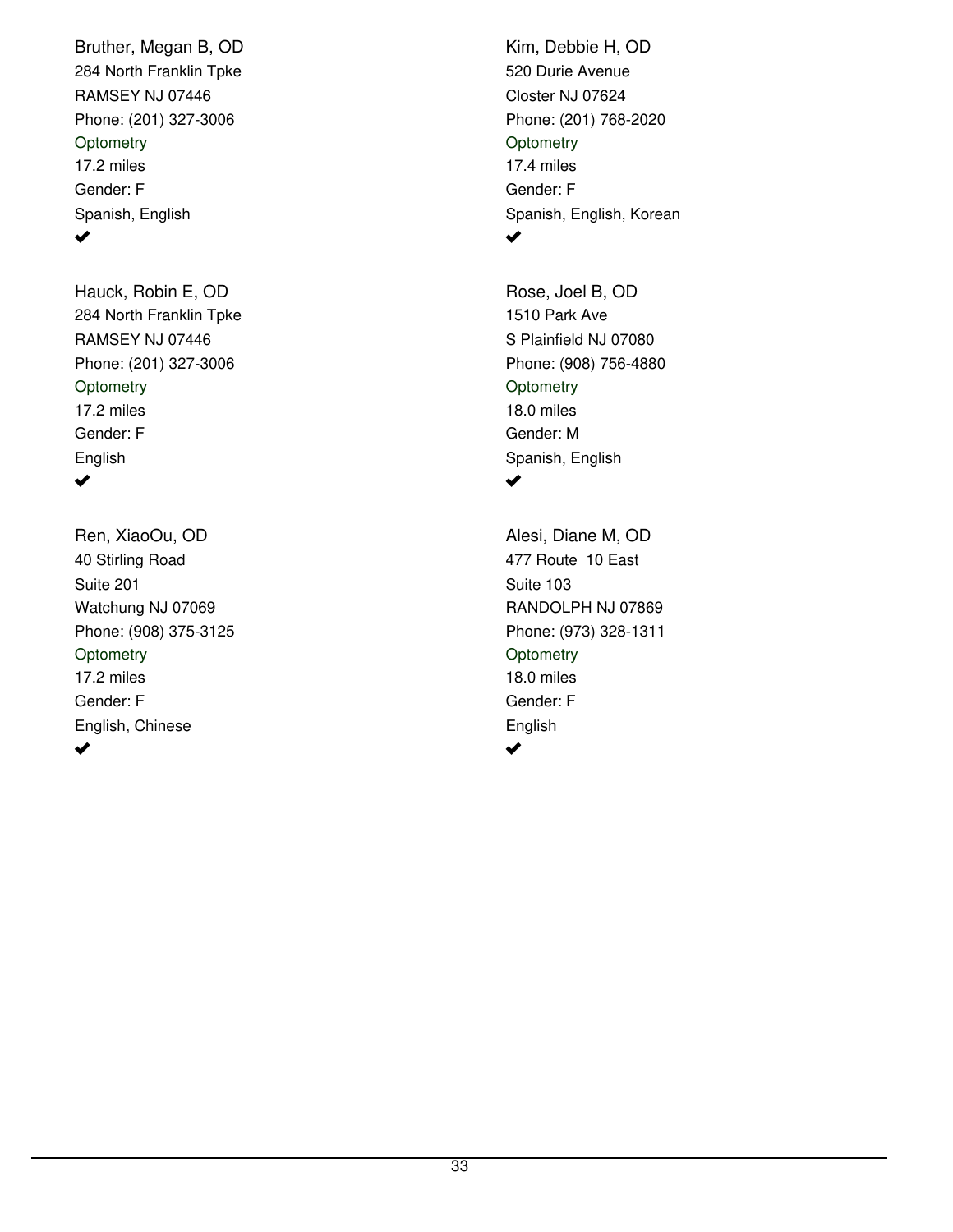477 Route 10 East RANDOLPH NJ 07869 Phone: (973) 328-1311 Perrin, Laura L, OD 18.0 miles Gender: F Spanish, English Suite 103 **Optometry**  $\blacktriangledown$ 

477 Route 10 East RANDOLPH NJ 07869 Phone: (973) 328-1311 Walker, Donald R, OD 18.0 miles Gender: M Italian, English Suite 103 **Optometry** ✔

485 Route 1 South Iselin NJ 08830 Phone: (732) 750-0400 Koukas, Aikaterini, OD 18.3 miles Gender: F English Building A **Optometry**  $\blacktriangledown$ 

675 US Highway 1 South Gill Lane Meltzer, Daniel S, OD

Iselin NJ 08830 Phone: (732) 636-7444 18.3 miles Gender: M English, Spanish Suite 13 **Optometry**  $\blacktriangledown$ 

485 Route 1 South Iselin NJ 08830 Phone: (732) 750-0400 Miskewicz Zastrow, Amanda J, OD 18.3 miles Gender: F English Building A **Optometry**  $\blacktriangledown$ 

670 ROUTE 1 NORTH ISELIN NJ 08830 Phone: (732) 636-1400 Songprasit, Lydia P, OD 18.3 miles Gender: F English **Optometry**  $\blacktriangledown$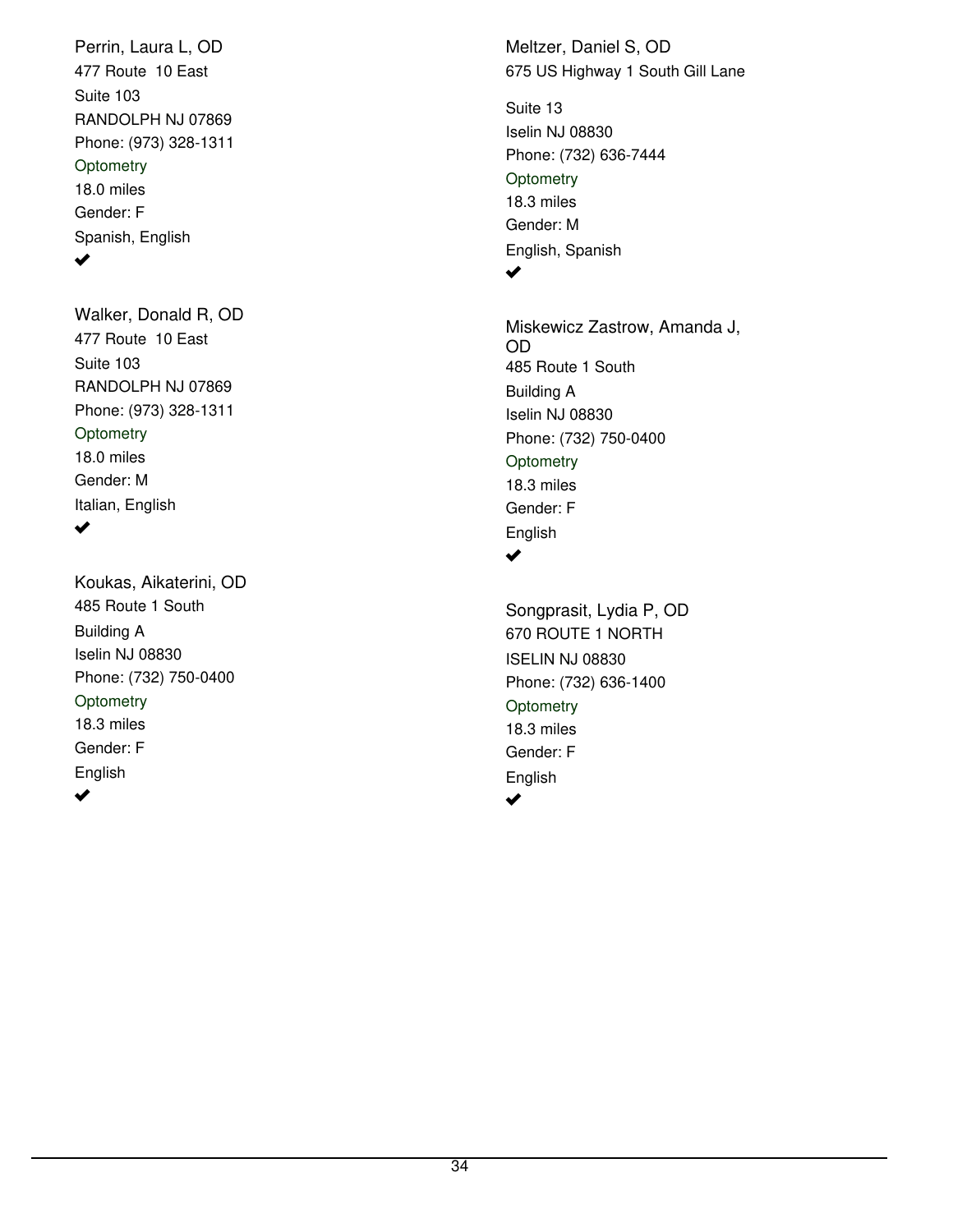88 East Main Street Mendham NJ 07945 Phone: (973) 543-7110 Bello, Robert F, OD 18.6 miles Gender: M English **Optometry**  $\blacktriangledown$ 

10 SHAWNEE DRIVE Watchung NJ 07069 Phone: (908) 754-4333 Hadley, Paul M, OD 18.9 miles Gender: M Spanish, English **Optometry**  $\blacktriangledown$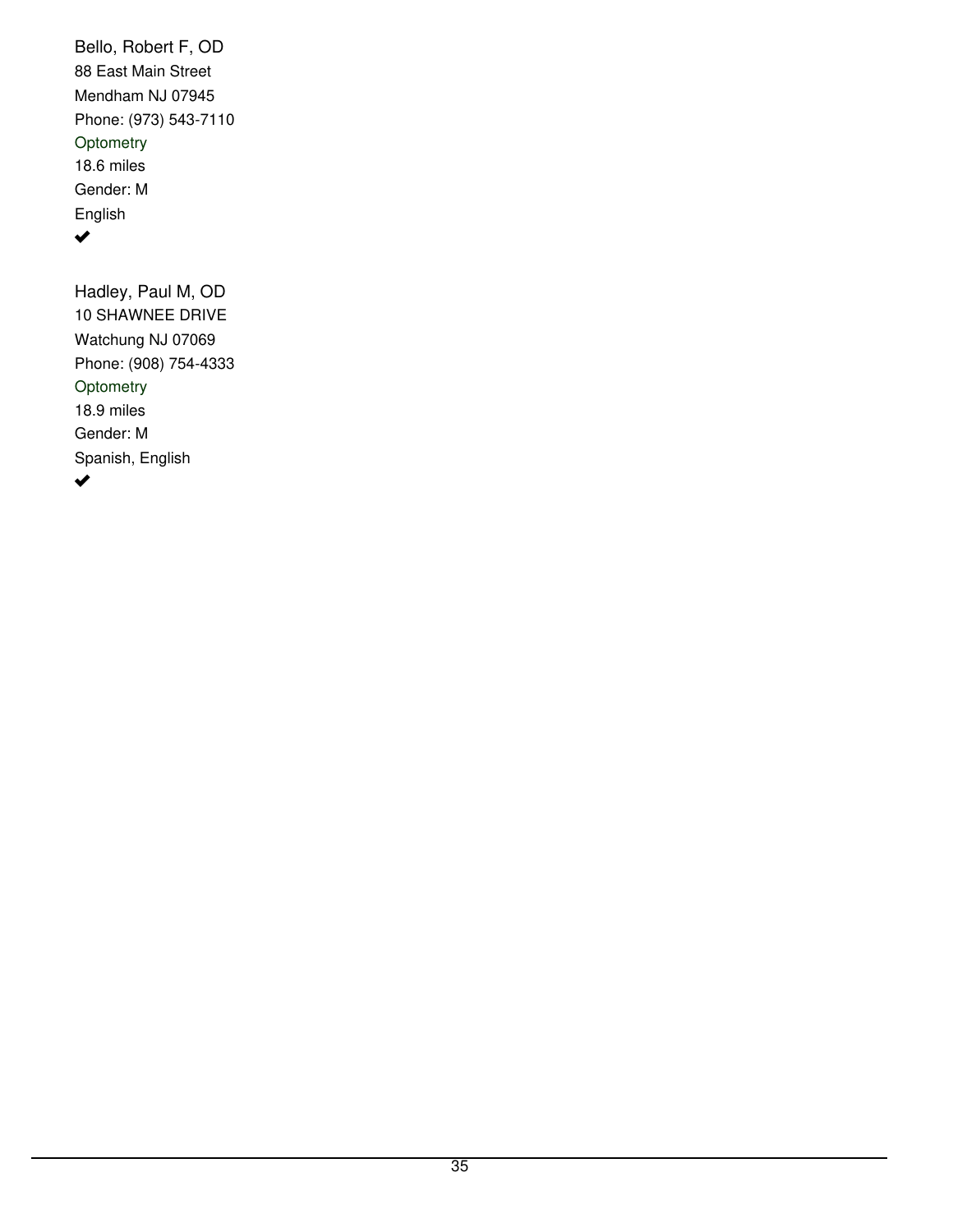| $\mathsf{A}$               |                 | Considine, Maureen C, OD     | 5  |
|----------------------------|-----------------|------------------------------|----|
| Alesi, Diane M, OD         | 33              | Corrente, Elizabeth C, OD    | 13 |
| Anosike, Adolphus C, OD    | 24              | Crapanzano, Carly D, OD      | 3  |
| Antonelli, Andrea B, OD    | 10              | Cusenza, Chelsea M, OD       | 14 |
| Antonocos, Spiro, OD       | 2               | D                            |    |
| Ariola, Jennifer J, OD     | 11              | Dalessandro, David, OD       | 6  |
| B                          |                 | Davis, Lowell S, OD          | 19 |
| Bampton, Mark, OD          | 29              | De rienzo, Frank M, OD       | 26 |
| Barnes Jr, Frank, OD       | 3               | Dello russo, James E, OD     | 30 |
| Bello, Robert F, OD        | 35              | Desai, Heema, OD             | 11 |
| Benetatos, Michael A, OD   | 29              | Desai, Roshni, OD            | 27 |
| Bensinger, Kyle, OD        | 7               | Desrivieres, Daniel, OD      | 6  |
| Blumenthal, Gail M, OD     | 30              | Dimeglio Unfried, Deborah F, | 13 |
| Bregman, Sally B, OD       | 15              | Distenfeld, Aviva G, OD      | 17 |
| Brody Sendroff, Joie M, OD | 22              | Domingues, Maria, OD         | 12 |
| Brophy, Diann M, OD        | 10              | Donach, Walter, OD           | 25 |
| Brown, Kimberly L, OD      | 15              | E                            |    |
| Bruder, Dennis, OD         | 24              | Ehrenworth, Steven L, OD     | 9  |
| Bruther, Megan B, OD       | 33              | Erlich, Sara R, OD           | 21 |
| Bucharowski, Martin N, OD  | 15              | Estevez, Joselyn L, OD       | 24 |
| Bulbin, Victoria, OD       | 19              | F                            |    |
| C                          |                 | Farnese, Nicole R, OD        | 19 |
| Cardona, Maria, OD         | 12 <sub>2</sub> | Fejzo, Bardha, OD            | 9  |
| Carotenuto, David, OD      | 28              | Feldman, Elena, OD           | 21 |
| Carter, Tanya L, OD        | 3               | Fernandez, Madeline, OD      | 28 |
| Cavallo, Joseph L, OD      | 13              | Ferrer Garcia, Delia M, OD   | 11 |
| Chang, Yang P, OD          | 25              | Frasco, Rosemary R, OD       | 28 |
| Chen, Jason J, OD          | 16              | Freed gilvey, Susan, OD      | 30 |
| Chen, Mamie Z, OD          | 28              | Friedman, Stephen W, OD      | 17 |
| Christopher, Gustie M, OD  | 9               | Friedman, Yoram S, OD        | 8  |
| Cindrario, James A, OD     | 26              | Fruchtman, William C, OD     | 15 |
| Conroy, Thomas R, OD       | 5               | Fuhrman Kerner, Karen E, OD  | 19 |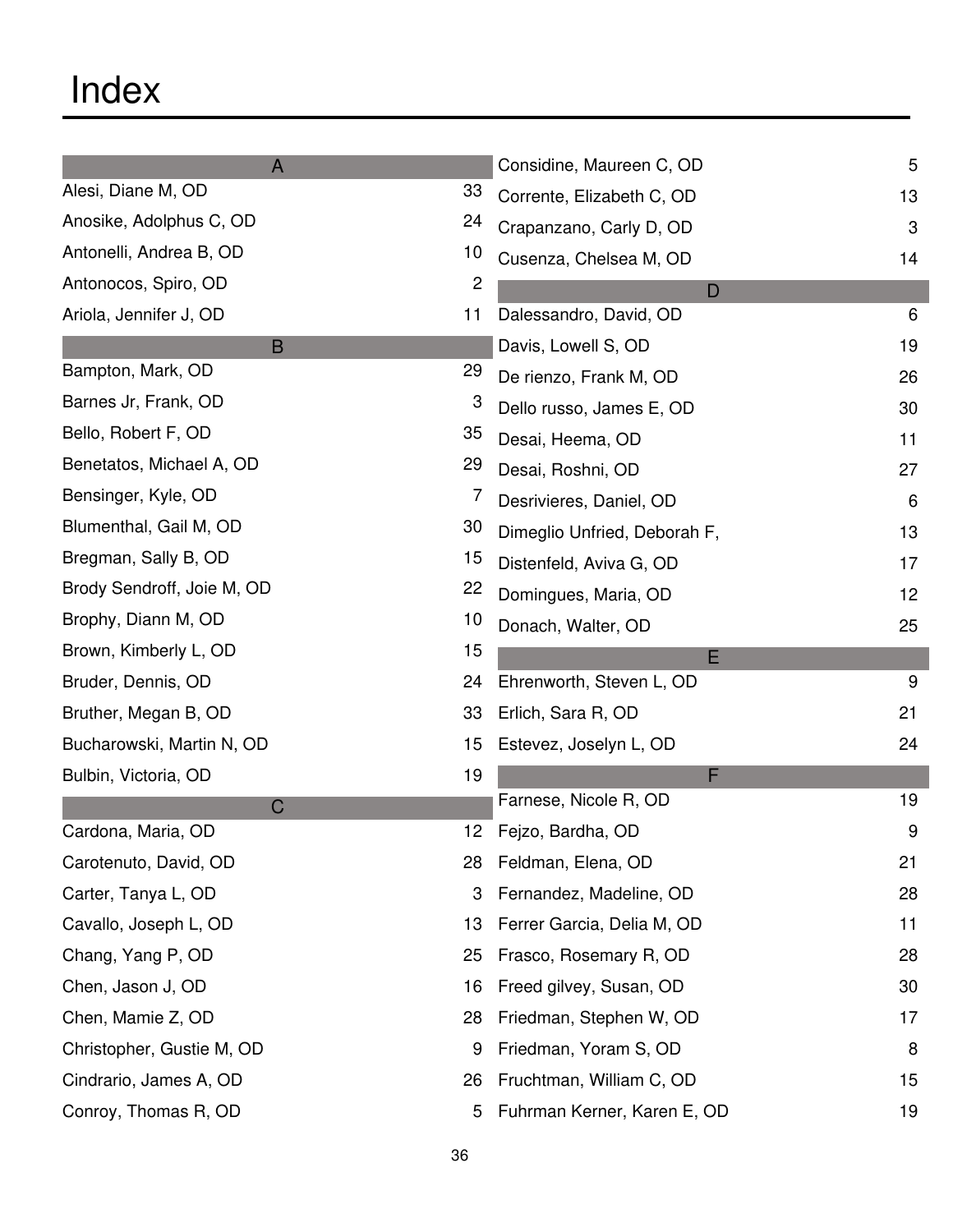| G                                           | Lafata, Allison L, OD        | 3  |
|---------------------------------------------|------------------------------|----|
| Goldschmidt, Joshua M, OD<br>7              | Lane, Benjamin C, OD         | 16 |
| Goldsmith, William B, OD<br>10 <sup>°</sup> | Lee, JiYun, OD               | 11 |
| Gordon, Mark M, OD<br>14                    | Lee, Sam H, OD               | 4  |
| Graves, Jeanine E, OD<br>17                 | Levine, Marie, OD            | 14 |
| Greenspan, Sheldon G, OD<br>18              | Levinson, Howard B, OD       | 16 |
| н                                           | Levinson, Marc A, OD         | 31 |
| Hadley, Paul M, OD<br>35                    | Levinson, Paul S, OD         | 31 |
| Harmer, Edward W, OD<br>З                   | Levy, Edward R, OD           | 31 |
| Hauck, Robin E, OD<br>33                    | Lizzi, Joanna M, OD          | 18 |
| Hecht, Mark D, OD<br>15                     | Lopresti, Thomas J, OD       | 26 |
| Helms, Janet M, OD<br>26                    | Lui, Irene M, OD             | 23 |
| Hnatyko, John, OD<br>12                     | Lui, Qi C, OD                | 23 |
| Hoang, Christy T, OD<br>22                  | M                            |    |
| Hogan, Linda L, OD<br>8                     | MOY CHANG, RENA, OD          | 31 |
| Horwitz, Mark, OD<br>10 <sup>°</sup>        | Mackey, Marla C, OD          | 31 |
|                                             | Maimone, Terrylee, OD        | 10 |
| Insinga, John F, OD<br>17                   | Malat, Glenn J, OD           | 5  |
| Israel, Marissa B, OD<br>12                 | Manzo, Melissa, OD           | 15 |
| Iuliano, Michael J, OD<br>8                 | Maryams, Yelena, OD          | 19 |
| J                                           | Masadeh, Yasir D, OD         | 11 |
| 25<br>Jasani, Amy V, OD                     | Maslansky, Edward, OD        | 12 |
| Κ<br>Kapoor, Mohit, OD<br>13                | Mcglone, Vincent J, OD       | 17 |
| 24<br>Kaur, Sundeep, OD                     | Meltzer, Daniel S, OD        | 34 |
| 24<br>Khanna, Manoj, OD                     | Mermelstein, Jack S, OD      | 20 |
| 33<br>Kim, Debbie H, OD                     | Millman, Ronald, OD          | 32 |
| 3<br>Kitzhoffer mullen, Lauren, OD          | Milsky, Eliot, OD            | 16 |
| 6<br>Korieocha, Stellamaria, OD             | Milstein, Nurit, OD          | 13 |
| 34                                          | Miskewicz Zastrow, Amanda J, | 34 |
| Koukas, Aikaterini, OD                      | Morganstein, Richard L, OD   | 25 |
| L<br>LEE, JOHN Y, OD<br>32                  | Morillo, Diego X, OD         | 9  |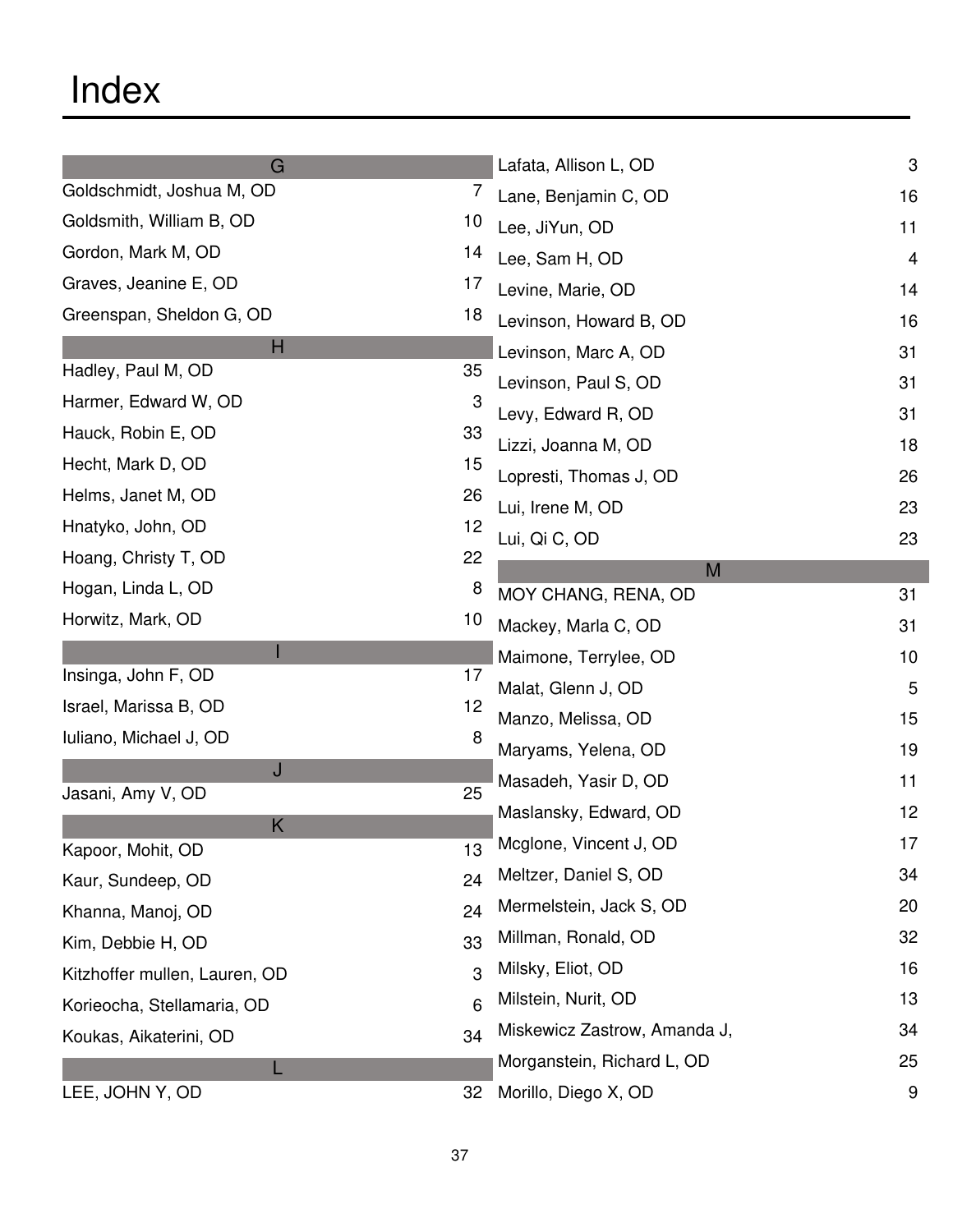| M - cont.                              |              |                              |                |
|----------------------------------------|--------------|------------------------------|----------------|
| Moyshelis, Elaina, OD                  | 28           | Rosenberg, Harrison L, OD    | 30             |
| N                                      |              | Rosenblatt, Beth R, OD       | 29             |
| Neveloff, Robert A, OD                 | 30           | Ross, William J, OD          | 18             |
| Nguyen, Christine, OD                  | 8            | Rufolo, Scott P, OD          | 32             |
| Nissany, Alahyar, OD                   | 21           | Rustagi, Saras R, OD         | $\overline{2}$ |
| O                                      |              | S                            |                |
| ORTENZIO, LISA ANN, OD                 | 4            | SINOWAY, TRACY L, OD         | 27             |
| Obasuyi, Paul O, OD                    | $\mathbf{2}$ | SKRAPARIS, PATRICIA, OD      | 20             |
| Onyejiaka, Chinwendu, OD               | 10           | SULTANI, ATTEFA, OD          | 8              |
| Ovittore Kenney, Kimberley,            | 4            | Saferstein, Mitchell H, OD   | 25             |
| P                                      |              | Sagalow, Jeffrey P, OD       | 23             |
| Pacheco Cesarski, Monique, OD          | 13           | Savitz, Andrew J, OD         | 9              |
| Papaiya, Nilesh N, OD                  | 28           | Schkolnick, Joseph A, OD     | 2              |
| Patel, Bijal S, OD                     | 20           | Schlussel, Alan B, OD        | 2              |
| Peli abrams, Szilvia, OD               | 32           | Sedaghati, Jennifer R, OD    | 24             |
| Perrin, Laura L, OD                    | 34           | Seema, Shah M, OD            | $\overline{c}$ |
| Pinsky, Shoshana M, OD                 | 22           | Semegran, Robin H, OD        | 22             |
| Polakoff, Elizabeth, OD                | 32           | Seyam, Ramy, OD              | 17             |
| Pong, Chin-Tsai C, OD                  | 14           | Shah, Kruti, OD              | 30             |
| $\mathsf Q$                            |              | Shah, Renu, OD               | 23             |
| Quinn, Christopher J, OD               | 5            | Shahbakht, Muhammad, OD      | 4              |
| $\mathsf{R}$<br>Racanati, Sergio N, OD | 7            | Shiel, Charles M, OD         | 21             |
| Raeva, Natalia, OD                     | 18           | Sholomon, Robert, OD         | 21             |
| Ramsarat, Veronica, OD                 | 11           | Shurminsky, Walter J, OD     | 7              |
| Rana, Ilaxi, OD                        | 20           | Siegel, Martin J, OD         | 27             |
| Ren, XiaoOu, OD                        | 33           | Siegel, Michael J, OD        | 5              |
| Rochester, Cletta, OD                  | 23           | Silverman, Sheryl F, OD      | 29             |
| Rodriguez, Rodolfo L, OD               | 25           | Smithgall Brown, Maren R, OD | 18             |
| Romeu, Madeline L, OD                  | 26           | Songprasit, Lydia P, OD      | 34             |
| Rose, Joel B, OD                       | 33           | Sorkin, Steven L, OD         | 6              |
| Rosen, Kenneth B, OD                   | 19           | Stein, Richard L, OD         | 20             |